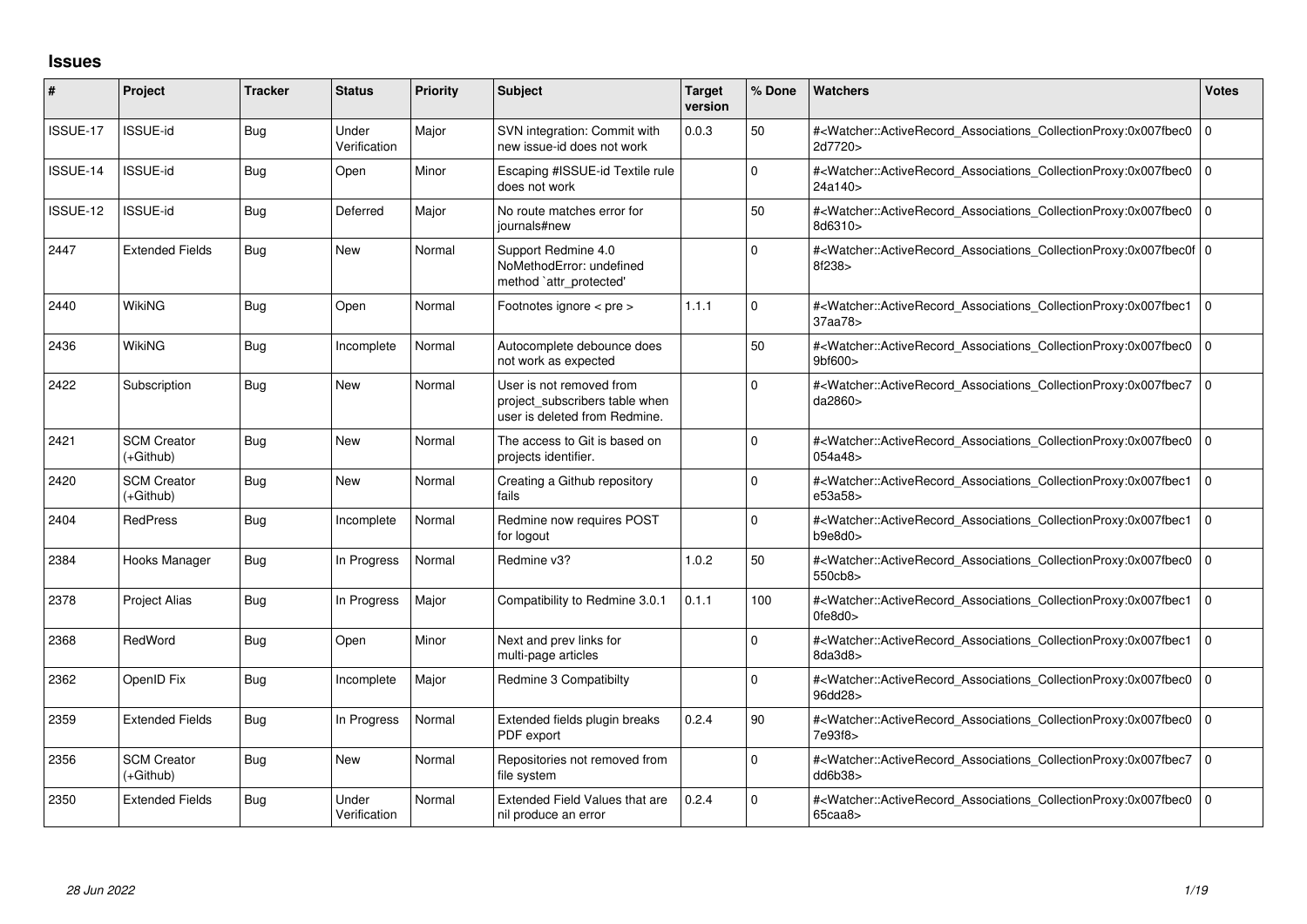| #    | Project                           | <b>Tracker</b> | <b>Status</b>         | <b>Priority</b> | <b>Subject</b>                                                                | <b>Target</b><br>version | % Done      | <b>Watchers</b>                                                                                                                                           | <b>Votes</b> |
|------|-----------------------------------|----------------|-----------------------|-----------------|-------------------------------------------------------------------------------|--------------------------|-------------|-----------------------------------------------------------------------------------------------------------------------------------------------------------|--------------|
| 2349 | <b>Extended Fields</b>            | Bug            | Open                  | Critical        | Redmine Bulk edit doesn't work<br>when extended_field plugin is<br>installed  | 0.2.4                    | $\mathbf 0$ | # <watcher::activerecord_associations_collectionproxy:0x007fbec1<br>360150&gt;</watcher::activerecord_associations_collectionproxy:0x007fbec1<br>         | l O          |
| 2348 | <b>Extended Fields</b>            | Bug            | Open                  | Normal          | Buggy implementation at<br>list.html.erb                                      | 0.2.4                    | $\mathbf 0$ | # <watcher::activerecord_associations_collectionproxy:0x007fbec1 0<br=""  ="">077f88&gt;</watcher::activerecord_associations_collectionproxy:0x007fbec1>  |              |
| 2346 | <b>Project Sections</b>           | <b>Bug</b>     | Incomplete            | Normal          | Project list shifts when there are<br>more text in sidebar                    |                          | $\mathbf 0$ | # <watcher::activerecord_associations_collectionproxy:0x007fbec7 0<br=""  ="">2c7120&gt;</watcher::activerecord_associations_collectionproxy:0x007fbec7>  |              |
| 2343 | <b>SCM Creator</b><br>(+Github)   | <b>Bug</b>     | Open                  | Major           | Internal error when creating<br>projects having a List format<br>custom field | 0.5.1                    | 0           | # <watcher::activerecord_associations_collectionproxy:0x007fbec6f 0<br=""  ="">d5660&gt;</watcher::activerecord_associations_collectionproxy:0x007fbec6f> |              |
| 2334 | <b>SCM Creator</b><br>$(+Github)$ | Bug            | Open                  | Normal          | Github API does not load                                                      | 0.5.1                    | 0           | # <watcher::activerecord_associations_collectionproxy:0x007fbec6 0<br="">a70148&gt;</watcher::activerecord_associations_collectionproxy:0x007fbec6>       |              |
| 2329 | <b>WikiNG</b>                     | Bug            | Under<br>Verification | Major           | Mentions visibility                                                           |                          | 50          | # <watcher::activerecord_associations_collectionproxy:0x007fbec6 0<br=""  ="">6c2118&gt;</watcher::activerecord_associations_collectionproxy:0x007fbec6>  |              |
| 2327 | <b>Project Settings</b>           | <b>Bug</b>     | <b>New</b>            | Normal          | visual styles of sections are not<br>applied                                  |                          | 0           | # <watcher::activerecord_associations_collectionproxy:0x007fbec5 0<br=""  ="">b2f300&gt;</watcher::activerecord_associations_collectionproxy:0x007fbec5>  |              |
| 2326 | <b>SCM Creator</b><br>(+Github)   | <b>Bug</b>     | Open                  | Normal          | redmine_scm is incompatible<br>with redmine git hosting now?                  | 0.5.1                    | 0           | # <watcher::activerecord_associations_collectionproxy:0x007fbec5 0<br=""  ="">3f7678&gt;</watcher::activerecord_associations_collectionproxy:0x007fbec5>  |              |
| 2325 | <b>SCM Creator</b><br>$(+Github)$ | <b>Bug</b>     | Incomplete            | Normal          | Cannot add existing github repo                                               |                          | 0           | # <watcher::activerecord_associations_collectionproxy:0x007fbec4 0<br=""  ="">c7c858&gt;</watcher::activerecord_associations_collectionproxy:0x007fbec4>  |              |
| 2324 | Contact Form                      | <b>Bug</b>     | <b>New</b>            | Normal          | Submitter information missing<br>on email.                                    |                          | 0           | # <watcher::activerecord_associations_collectionproxy:0x00557da5 0<br="">bece0</watcher::activerecord_associations_collectionproxy:0x00557da5>            |              |
| 2323 | Contact Form                      | Bug            | <b>New</b>            | Normal          | non-english characters on Full<br>name                                        |                          | $\mathbf 0$ | # <watcher::activerecord_associations_collectionproxy:0x00557da5 0<br=""  ="">a9b438&gt;</watcher::activerecord_associations_collectionproxy:0x00557da5>  |              |
| 2322 | <b>WikiNG</b>                     | <b>Bug</b>     | Deferred              | Normal          | Viewing user pages does not<br>work after rename                              |                          | 0           | # <watcher::activerecord_associations_collectionproxy:0x007fbec7 0<br="">482a50&gt;</watcher::activerecord_associations_collectionproxy:0x007fbec7>       |              |
| 2321 | RedPress                          | Bug            | Open                  | Normal          | Users are still able to register in<br>WordPress                              |                          | $\mathbf 0$ | # <watcher::activerecord_associations_collectionproxy:0x007fbec3 0<br=""  ="">e0d8a8</watcher::activerecord_associations_collectionproxy:0x007fbec3>      |              |
| 2320 | <b>Extended Fields</b>            | Bug            | Under<br>Verification | Normal          | Internal error when opening<br>issues tab                                     | 0.2.4                    | $\mathbf 0$ | # <watcher::activerecord_associations_collectionproxy:0x007fbebb 0<br=""  ="">22a778&gt;</watcher::activerecord_associations_collectionproxy:0x007fbebb>  |              |
| 2319 | <b>Extended Fields</b>            | Bug            | Open                  | Normal          | Incompatible with<br>rt_custom_field?                                         | 0.2.4                    | $\mathbf 0$ | # <watcher::activerecord_associations_collectionproxy:0x007fbeba 0<br="">8362f8&gt;</watcher::activerecord_associations_collectionproxy:0x007fbeba>       |              |
| 2318 | <b>Extended Fields</b>            | <b>Bug</b>     | In Progress           | Normal          | Issues as pdf                                                                 | 0.2.4                    | 90          | # <watcher::activerecord_associations_collectionproxy:0x007fbebb 0<br="">1fb310&gt;</watcher::activerecord_associations_collectionproxy:0x007fbebb>       |              |
| 2313 | Download Button                   | Bug            | Open                  | Normal          | Emails include the Download<br>"button" with relative link                    |                          | 0           | # <watcher::activerecord_associations_collectionproxy:0x007fbeb9 0<br=""  ="">a50710&gt;</watcher::activerecord_associations_collectionproxy:0x007fbeb9>  |              |
| 2295 | Hooks Manager                     | Bug            | Reopened              | Normal          | view_layouts_base_html_head<br>hook not working                               |                          | 90          | # <watcher::activerecord_associations_collectionproxy:0x007fbeba 0<br=""  ="">d9e4e8</watcher::activerecord_associations_collectionproxy:0x007fbeba>      |              |
| 2289 | RedPress                          | <b>Bug</b>     | New                   | Normal          | Hide moved news from the<br>project overview page                             |                          | 0           | # <watcher::activerecord 0<br="" associations="" collectionproxy:0x007fbeba="">27eae0&gt;</watcher::activerecord>                                         |              |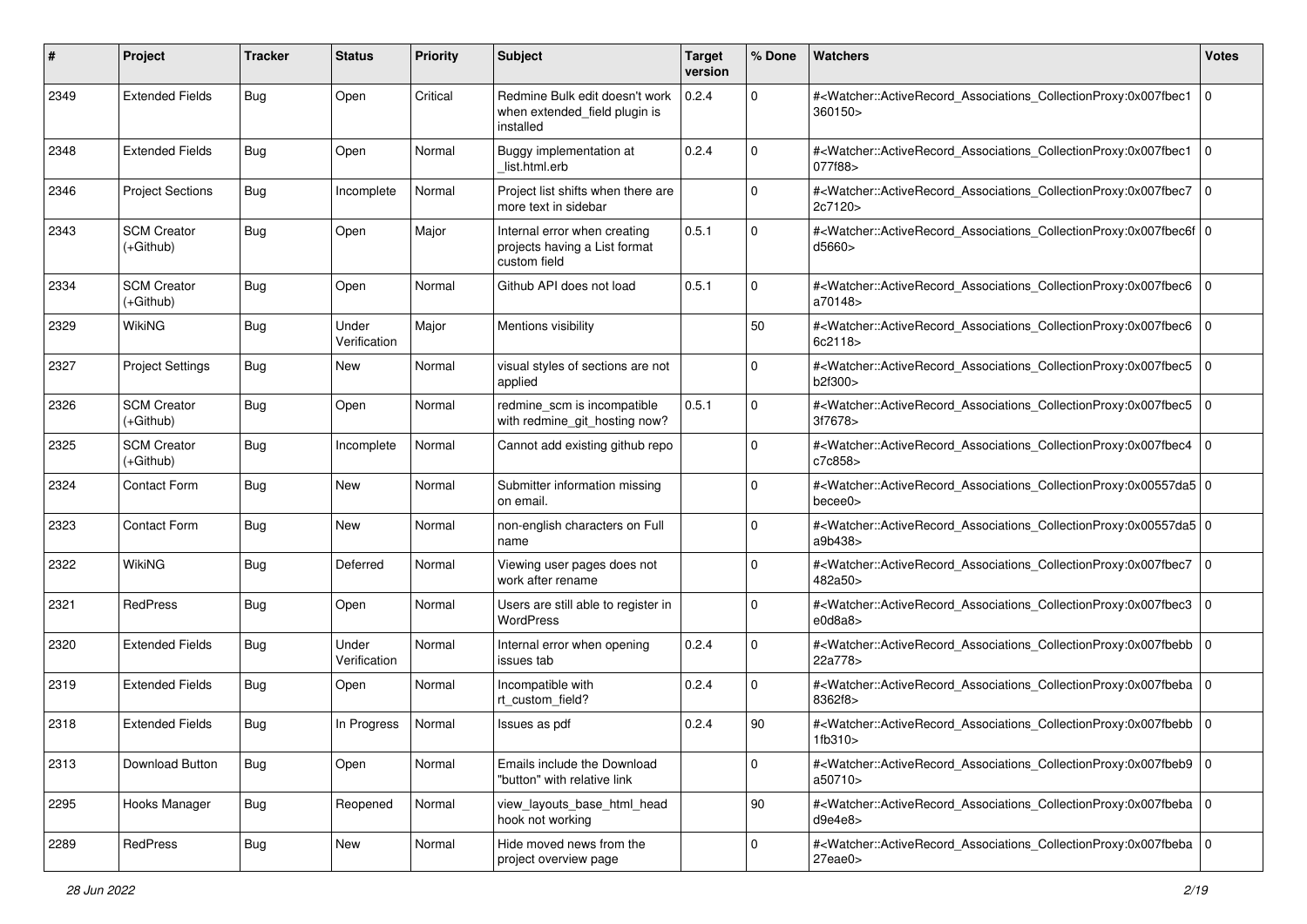| $\vert$ # | <b>Project</b>                  | <b>Tracker</b> | <b>Status</b> | <b>Priority</b> | <b>Subject</b>                                                                                                                                                                                                                                                                                                                                               | <b>Target</b><br>version | % Done   | Watchers                                                                                                                                                 | <b>Votes</b>   |
|-----------|---------------------------------|----------------|---------------|-----------------|--------------------------------------------------------------------------------------------------------------------------------------------------------------------------------------------------------------------------------------------------------------------------------------------------------------------------------------------------------------|--------------------------|----------|----------------------------------------------------------------------------------------------------------------------------------------------------------|----------------|
| 2261      | <b>Extended Fields</b>          | <b>Bug</b>     | Incomplete    | Normal          | issues PDF view and<br>descriptions                                                                                                                                                                                                                                                                                                                          | 0.2.4                    | $\Omega$ | # <watcher::activerecord_associations_collectionproxy:0x007fbeb9<br>105228&gt;</watcher::activerecord_associations_collectionproxy:0x007fbeb9<br>        | l o            |
| 2260      | <b>Contact Form</b>             | <b>Bug</b>     | Incomplete    | Normal          | Conflicting with<br>redmine ckeditor plugin using<br>preview                                                                                                                                                                                                                                                                                                 |                          | 0        | # <watcher::activerecord_associations_collectionproxy:0x007fbeb9 0<br=""  ="">d49188&gt;</watcher::activerecord_associations_collectionproxy:0x007fbeb9> |                |
| 2242      | <b>Extended Fields</b>          | Bug            | Incomplete    | Normal          | Message "invalid statement:<br>STR_TO_DATE" when using<br>MS SQL                                                                                                                                                                                                                                                                                             |                          | 30       | # <watcher::activerecord_associations_collectionproxy:0x007fbeb9<br>b5ac00&gt;</watcher::activerecord_associations_collectionproxy:0x007fbeb9<br>        |                |
| 2239      | <b>SCM Creator</b><br>(+Github) | Bug            | Incomplete    | Normal          | No default identifer                                                                                                                                                                                                                                                                                                                                         |                          | $\Omega$ | # <watcher::activerecord 0<br="" associations="" collectionproxy:0x007fbeb9=""  ="">a16290&gt;</watcher::activerecord>                                   |                |
| 2237      | Contact Form                    | <b>Bug</b>     | Open          | Normal          | Spam protection (looks like<br>0.1.0 is spam prone)                                                                                                                                                                                                                                                                                                          |                          | $\Omega$ | # <watcher::activerecord_associations_collectionproxy:0x007fbebb<br>425ff0&gt;</watcher::activerecord_associations_collectionproxy:0x007fbebb<br>        | $\overline{0}$ |
| 2236      | <b>Extended Fields</b>          | <b>Bug</b>     | Incomplete    | Normal          | <b>Hint Lost</b>                                                                                                                                                                                                                                                                                                                                             |                          | $\Omega$ | # <watcher::activerecord_associations_collectionproxy:0x007fbeba 0<br="">787460&gt;</watcher::activerecord_associations_collectionproxy:0x007fbeba>      |                |
| 2225      | OpenID Fix                      | Bug            | Incomplete    | Normal          | OpenID::TypeURIMismatch                                                                                                                                                                                                                                                                                                                                      |                          | $\Omega$ | # <watcher::activerecord 0<br="" associations="" collectionproxy:0x007fbebaf=""  ="">651a0 &gt;</watcher::activerecord>                                  |                |
| 2216      | Download Button                 | Bug            | New           | Critical        | Missing partial<br>download/sidebar                                                                                                                                                                                                                                                                                                                          |                          | $\Omega$ | # <watcher::activerecord_associations_collectionproxy:0x007fbeb8<br>ee8d28</watcher::activerecord_associations_collectionproxy:0x007fbeb8<br>            | $\overline{0}$ |
| 2213      | <b>Contact Form</b>             | Bug            | Incomplete    | Normal          | Unable to support Chinesel                                                                                                                                                                                                                                                                                                                                   |                          | $\Omega$ | # <watcher::activerecord_associations_collectionproxy:0x007fbeba<br>2944a8&gt;</watcher::activerecord_associations_collectionproxy:0x007fbeba<br>        | l O            |
| 2190      | Role Shift                      | Bug            | Incomplete    | Normal          | Unfortunately installation fails                                                                                                                                                                                                                                                                                                                             |                          | $\Omega$ | # <watcher::activerecord associations="" collectionproxy:0x007fbeba<br="">4a6ed0&gt;</watcher::activerecord>                                             | l O            |
| 2165      | Download Button                 | Bug            | Open          | Major           | Error in email                                                                                                                                                                                                                                                                                                                                               | 0.1.1                    | $\Omega$ | # <watcher::activerecord_associations_collectionproxy:0x007fbeb9<br>0efa90&gt;</watcher::activerecord_associations_collectionproxy:0x007fbeb9<br>        | 0              |
| 2163      | Meta                            | Bug            | Incomplete    | Normal          | My site's Display lanugage was<br>only English, when I installed<br>plugin                                                                                                                                                                                                                                                                                   |                          | $\Omega$ | # <watcher::activerecord 0<br="" associations="" collectionproxy:0x007fbeb9=""  ="">54cf20&gt;</watcher::activerecord>                                   |                |
| 2155      | <b>Extended Fields</b>          | Bug            | Incomplete    | Normal          | Wiki text field donot work well<br>when using chinese as custom<br>field name                                                                                                                                                                                                                                                                                |                          | 50       | # <watcher::activerecord_associations_collectionproxy:0x007fbec3<br>95b148&gt;</watcher::activerecord_associations_collectionproxy:0x007fbec3<br>        | 0              |
| 2151      | Red-Andy                        | Bug            | Deferred      | Normal          | Conflict with sidebar hide plugin                                                                                                                                                                                                                                                                                                                            |                          | 30       | # <watcher::activerecord 0<br="" associations="" collectionproxy:0x007fbeb8="">8d6ef8&gt;</watcher::activerecord>                                        |                |
| 2149      | <b>TOC</b>                      | Bug            | New           | Normal          | New dokuwiki default template<br>(from angua) make problem                                                                                                                                                                                                                                                                                                   |                          | $\Omega$ | # <watcher::activerecord_associations_collectionproxy:0x007fbeba<br>572b48&gt;</watcher::activerecord_associations_collectionproxy:0x007fbeba<br>        | l o            |
| 2108      | Projects                        | <b>Bug</b>     | Open          | Normal          | Weird export "button"                                                                                                                                                                                                                                                                                                                                        |                          | $\Omega$ | # <watcher::activerecord_associations_collectionproxy:0x007fbeb9<br>35d6b0&gt;</watcher::activerecord_associations_collectionproxy:0x007fbeb9<br>        | $\overline{0}$ |
| 2098      | <b>Extended Fields</b>          | <b>Bug</b>     | In Progress   | Major           | Failure in XLS Export<br>(undefined method<br>find_custom_field_template' for<br># <xlsexportcontroller)< td=""><td>0.2.4</td><td>90</td><td>#<watcher::activerecord_associations_collectionproxy:0x007fbebb<br>4a0d18&gt;</watcher::activerecord_associations_collectionproxy:0x007fbebb<br></td><td><math>\overline{2}</math></td></xlsexportcontroller)<> | 0.2.4                    | 90       | # <watcher::activerecord_associations_collectionproxy:0x007fbebb<br>4a0d18&gt;</watcher::activerecord_associations_collectionproxy:0x007fbebb<br>        | $\overline{2}$ |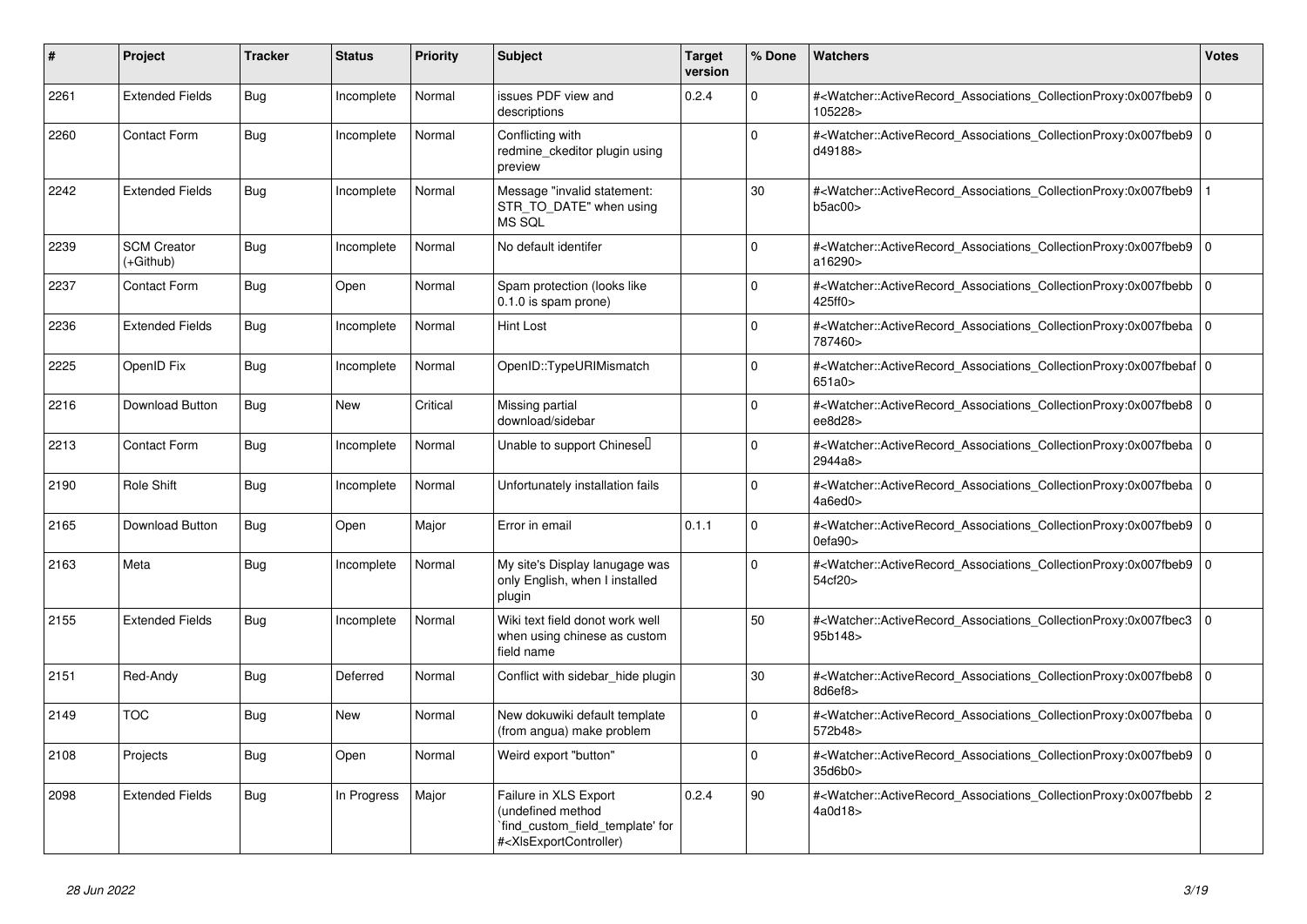| #        | Project                         | <b>Tracker</b> | <b>Status</b> | <b>Priority</b> | <b>Subject</b>                                                   | <b>Target</b><br>version | % Done      | <b>Watchers</b>                                                                                                                                                                | <b>Votes</b> |
|----------|---------------------------------|----------------|---------------|-----------------|------------------------------------------------------------------|--------------------------|-------------|--------------------------------------------------------------------------------------------------------------------------------------------------------------------------------|--------------|
| 2084     | <b>SCM Creator</b><br>(+Github) | <b>Bug</b>     | Incomplete    | Normal          | ActionView::Template::Error<br>(syntax error on line 33, col 12: |                          | 0           | # <watcher::activerecord_associations_collectionproxy:0x007fbeb9<br>7badc0&gt;</watcher::activerecord_associations_collectionproxy:0x007fbeb9<br>                              |              |
| 1989     | Projects                        | <b>Bug</b>     | In Progress   | Normal          | Кирилиця в рекламі                                               |                          | 90          | # <watcher::activerecord_associations_collectionproxy:0x007fbeba 0<br=""  =""><math>63</math>cbc<math>8</math></watcher::activerecord_associations_collectionproxy:0x007fbeba> |              |
| 1980     | <b>WikiNG</b>                   | <b>Bug</b>     | Open          | Normal          | Problem running plugin in<br>development mode                    |                          | 0           | # <watcher::activerecord_associations_collectionproxy:0x007fbeba<br>27a378&gt;</watcher::activerecord_associations_collectionproxy:0x007fbeba<br>                              |              |
| 1931     | <b>WikiNG</b>                   | <b>Bug</b>     | Deferred      | Normal          | it seems conflict with the<br>redmine ckeditor                   |                          | 0           | # <watcher::activerecord_associations_collectionproxy:0x007fbeba<br>1e4508&gt;</watcher::activerecord_associations_collectionproxy:0x007fbeba<br>                              |              |
| 1799     | Projects                        | <b>Bug</b>     | Open          | Normal          | Thumbnail overflows issues on<br>overview page                   |                          | 0           | # <watcher::activerecord_associations_collectionproxy:0x007fbec3 0<br="">b68c38&gt;</watcher::activerecord_associations_collectionproxy:0x007fbec3>                            |              |
| 1783     | Projects                        | <b>Bug</b>     | Open          | Normal          | Weird logouts                                                    |                          | 0           | # <watcher::activerecord_associations_collectionproxy:0x007fbec3 0<br=""  ="">dc6f20&gt;</watcher::activerecord_associations_collectionproxy:0x007fbec3>                       |              |
| 1763     | <b>SCM Creator</b><br>(+Github) | <b>Bug</b>     | Open          | Normal          | "Create repository" button<br>hiding is too restrictive          |                          | 0           | # <watcher::activerecord_associations_collectionproxy:0x007fbec3 0<br="">54d150&gt;</watcher::activerecord_associations_collectionproxy:0x007fbec3>                            |              |
| 1735     | <b>TOC</b>                      | <b>Bug</b>     | Incomplete    | Normal          | Broken in new DokuWiki?                                          |                          | $\Omega$    | # <watcher::activerecord_associations_collectionproxy:0x007fbec3 0<br="">78cce0&gt;</watcher::activerecord_associations_collectionproxy:0x007fbec3>                            |              |
| 1731     | CD-Index                        | <b>Bug</b>     | Incomplete    | Normal          | Libarchive<br>archive_read_symlink returns<br>garbage            |                          | 0           | # <watcher::activerecord_associations_collectionproxy:0x007fbeb9 0<br="">3e7478&gt;</watcher::activerecord_associations_collectionproxy:0x007fbeb9>                            |              |
| 1729     | CD-Index                        | <b>Bug</b>     | Incomplete    | Normal          | Segfault in libarchive when<br>working with large ISO            |                          | 0           | # <watcher::activerecord_associations_collectionproxy:0x007fbeba 0<br="">1aae48</watcher::activerecord_associations_collectionproxy:0x007fbeba>                                |              |
| 1680     | Orangutan::Redmin<br>$\theta$   | Bug            | Open          | Normal          | Cancelling Comment context                                       |                          | $\mathbf 0$ | # <watcher::activerecord_associations_collectionproxy:0x007fbec3 0<br="">b5d478&gt;</watcher::activerecord_associations_collectionproxy:0x007fbec3>                            |              |
| 1613     | Orangutan::Redmin<br>e          | <b>Bug</b>     | Open          | Normal          | Guarantee that a notification will   1.08<br>come to end user    |                          | 0           | # <watcher::activerecord_associations_collectionproxy:0x007fbec3<br>53cc10&gt;</watcher::activerecord_associations_collectionproxy:0x007fbec3<br>                              |              |
| ISSUE-16 | ISSUE-id                        | Omission       | Open          | Normal          | Search by new issue-id does<br>not work                          | 0.0.3                    | 0           | # <watcher::activerecord_associations_collectionproxy:0x007fbeb9 0<br=""  ="">7694c0&gt;</watcher::activerecord_associations_collectionproxy:0x007fbeb9>                       |              |
| ISSUE-15 | ISSUE-id                        | Omission       | Open          | Normal          | Searching #ISSUE-id                                              |                          | 0           | # <watcher::activerecord_associations_collectionproxy:0x007fbeba 0<br="">807840&gt;</watcher::activerecord_associations_collectionproxy:0x007fbeba>                            |              |
| 2442     | Contact Form                    | Feature        | <b>New</b>    | Minor           | Put sender's email into From                                     |                          | 0           | # <watcher::activerecord_associations_collectionproxy:0x007fbeb9 0<br="">cedcc0</watcher::activerecord_associations_collectionproxy:0x007fbeb9>                                |              |
| 2438     | <b>WikiNG</b>                   | Feature        | Open          | Normal          | Screen text                                                      | 1.1.1                    | 0           | # <watcher::activerecord_associations_collectionproxy:0x007fbec3 0<br="">672df0&gt;</watcher::activerecord_associations_collectionproxy:0x007fbec3>                            |              |
| 2437     | WikiNG                          | Feature        | Open          | Normal          | Ultra-HD-ready graphics                                          |                          | 0           | # <watcher::activerecord_associations_collectionproxy:0x007fbeb9 0<br=""  ="">bfba60</watcher::activerecord_associations_collectionproxy:0x007fbeb9>                           |              |
| 2433     | WordMine                        | Feature        | Open          | Minor           | Link Redmine issue with<br>WordPress comment                     |                          | $\mathbf 0$ | # <watcher::activerecord 0<br="" associations="" collectionproxy:0x007fbeb9="">074048&gt;</watcher::activerecord>                                                              |              |
| 2430     | CD-Index                        | Feature        | Open          | Normal          | (Non-)interactive mode for<br>cdindex                            |                          | 0           | # <watcher::activerecord_associations_collectionproxy:0x007fbeb8 0<br=""  =""><math>5</math>aa1a<math>8</math></watcher::activerecord_associations_collectionproxy:0x007fbeb8> |              |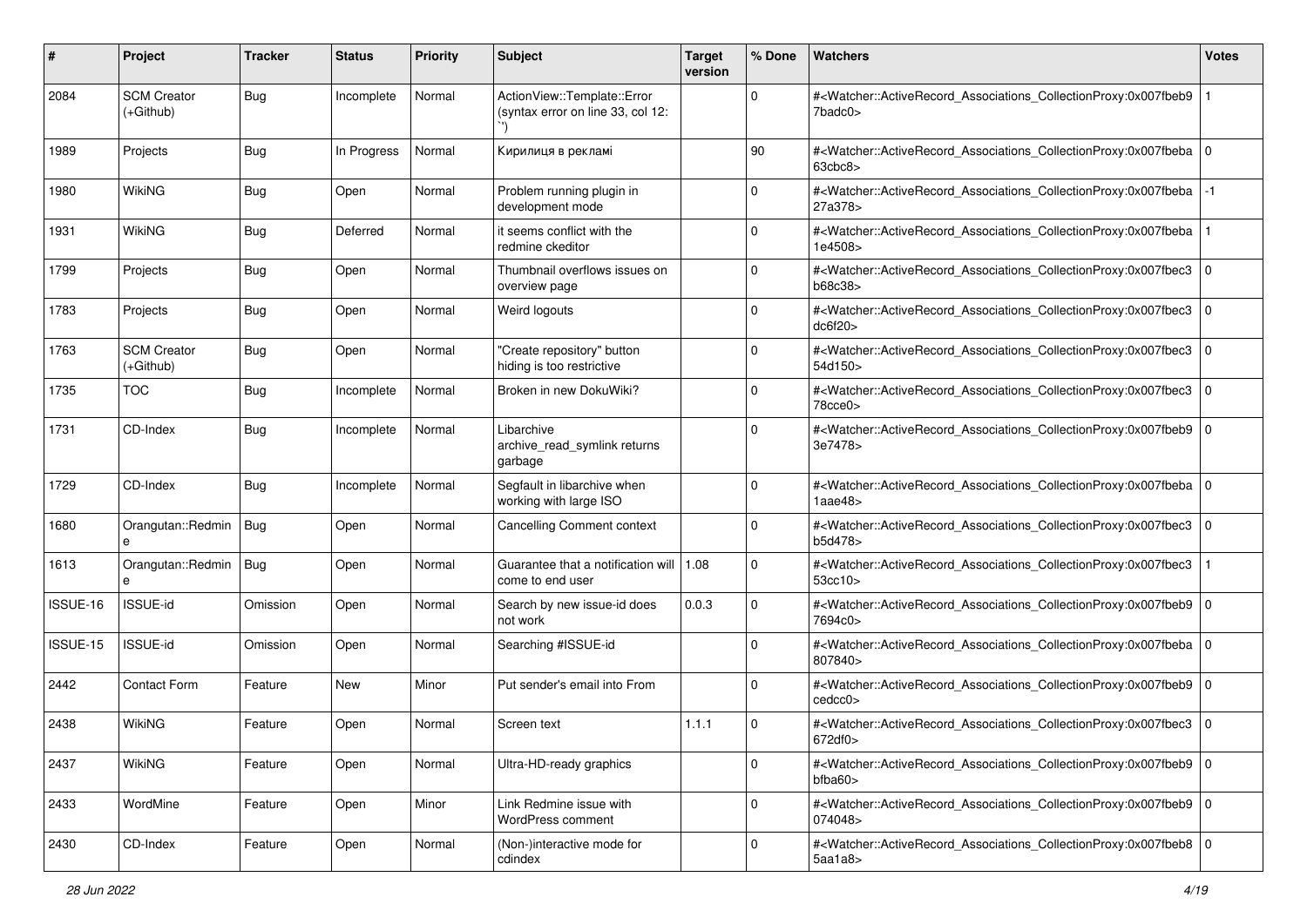| #    | Project                         | Tracker | <b>Status</b> | <b>Priority</b> | <b>Subject</b>                                                            | <b>Target</b><br>version | % Done   | <b>Watchers</b>                                                                                                                                                         | <b>Votes</b> |
|------|---------------------------------|---------|---------------|-----------------|---------------------------------------------------------------------------|--------------------------|----------|-------------------------------------------------------------------------------------------------------------------------------------------------------------------------|--------------|
| 2429 | CD-Index                        | Feature | Incomplete    | Normal          | Flag for broken media                                                     |                          | $\Omega$ | # <watcher::activerecord associations="" collectionproxy:0x007fbeb8<br="">c0b6f0&gt;</watcher::activerecord>                                                            | $\mathbf 0$  |
| 2427 | CD-Index                        | Feature | Incomplete    | Normal          | Tags                                                                      |                          | $\Omega$ | # <watcher::activerecord associations="" collectionproxy:0x007fbec3<br="">d88220&gt;</watcher::activerecord>                                                            | $\mathbf{0}$ |
| 2426 | CD-Index                        | Feature | Incomplete    | Normal          | Tool to modify data (cdmodify?)                                           |                          | $\Omega$ | # <watcher::activerecord_associations_collectionproxy:0x007fbec3 0<br=""  ="">b2c878&gt;</watcher::activerecord_associations_collectionproxy:0x007fbec3>                |              |
| 2425 | CD-Index                        | Feature | New           | Normal          | Content rating data for images<br>and videos                              |                          | $\Omega$ | # <watcher::activerecord_associations_collectionproxy:0x007fbeb8  <br="">241f70&gt;</watcher::activerecord_associations_collectionproxy:0x007fbeb8>                     | $\mathbf 0$  |
| 2424 | CD-Index                        | Feature | <b>New</b>    | Normal          | Option to skip thumbnail(s)                                               |                          | $\Omega$ | # <watcher::activerecord_associations_collectionproxy:0x007fbeb9<br>d43da0&gt;</watcher::activerecord_associations_collectionproxy:0x007fbeb9<br>                       | $\mathbf 0$  |
| 2423 | WikiNG                          | Feature | Incomplete    | Normal          | markdown support?                                                         |                          | $\Omega$ | # <watcher::activerecord 0<br="" associations="" collectionproxy:0x007fbeb8=""  ="">16d630&gt;</watcher::activerecord>                                                  |              |
| 2416 | Projects                        | Feature | New           | Normal          | <b>Starred issues</b>                                                     |                          | $\Omega$ | # <watcher::activerecord_associations_collectionproxy:0x007fbeba  <br="">013198&gt;</watcher::activerecord_associations_collectionproxy:0x007fbeba>                     | $\mathbf 0$  |
| 2414 | Red-Andy                        | Feature | Incomplete    | Minor           | Break long application.css into<br>sections?                              |                          | $\Omega$ | # <watcher::activerecord_associations_collectionproxy:0x007fbeb9f 0<br=""  ="">d98f8</watcher::activerecord_associations_collectionproxy:0x007fbeb9f>                   |              |
| 2413 | WikiNG                          | Feature | Incomplete    | Minor           | Custom links syntax                                                       |                          | $\Omega$ | # <watcher::activerecord 0<br="" associations="" collectionproxy:0x007fbebb=""  ="">03b2c8&gt;</watcher::activerecord>                                                  |              |
| 2407 | Sidebar Content                 | Feature | Open          | Normal          | Improve support of Wiki page<br>on sidebar                                | 0.2.0                    | $\Omega$ | # <watcher::activerecord associations="" collectionproxy:0x007fbeb9<br="">d69280&gt;</watcher::activerecord>                                                            | $\mathbf 0$  |
| 2406 | Projects                        | Feature | Open          | Minor           | List of forks for projects                                                |                          | $\Omega$ | # <watcher::activerecord_associations_collectionproxy:0x007fbeb9<br>533e80&gt;</watcher::activerecord_associations_collectionproxy:0x007fbeb9<br>                       | $\Omega$     |
| 2405 | <b>Sidebar Content</b>          | Feature | Open          | Minor           | Edit link for Wiki pages                                                  | 0.2.0                    | $\Omega$ | # <watcher::activerecord_associations_collectionproxy:0x007fbeba 0<br=""  ="">00f908&gt;</watcher::activerecord_associations_collectionproxy:0x007fbeba>                |              |
| 2392 | WikiNG                          | Feature | Incomplete    | Normal          | <b>Hierarcial Numbered headers</b>                                        |                          | $\Omega$ | # <watcher::activerecord_associations_collectionproxy:0x007fbec3<br><math>bf1</math>ab<math>0</math></watcher::activerecord_associations_collectionproxy:0x007fbec3<br> | $\mathbf 0$  |
| 2389 | <b>SCM Creator</b><br>(+Github) | Feature | New           | Normal          | Reporter, non members and<br>anonymous have too much<br>access by default |                          | $\Omega$ | # <watcher::activerecord_associations_collectionproxy:0x007fbeba 0<br=""  =""><math>3b</math>fb48&gt;</watcher::activerecord_associations_collectionproxy:0x007fbeba>   |              |
| 2383 | <b>Extended Fields</b>          | Feature | Open          | Normal          | Multiselect for Project fields                                            |                          | $\Omega$ | # <watcher::activerecord_associations_collectionproxy:0x007fbeba 0<br=""  ="">a8c958&gt;</watcher::activerecord_associations_collectionproxy:0x007fbeba>                |              |
| 2374 | <b>Extended Fields</b>          | Feature | Open          | Normal          | Project Selection from a specific<br>branch of the project tree           |                          | $\Omega$ | # <watcher::activerecord_associations_collectionproxy:0x007fbeb8<br>5bd528&gt;</watcher::activerecord_associations_collectionproxy:0x007fbeb8<br>                       | $\mathbf{0}$ |
| 2373 | Red-Andy                        | Feature | Open          | Normal          | Replacement for Georgia?                                                  |                          | $\Omega$ | # <watcher::activerecord_associations_collectionproxy:0x007fbeb8 0<br=""  ="">8f8e40</watcher::activerecord_associations_collectionproxy:0x007fbeb8>                    |              |
| 2372 | Meta                            | Feature | Open          | Normal          | Microdata for breadcrumbs                                                 |                          | $\Omega$ | # <watcher::activerecord_associations_collectionproxy:0x007fbeba 0<br=""  ="">466f38&gt;</watcher::activerecord_associations_collectionproxy:0x007fbeba>                |              |
| 2371 | Meta                            | Feature | Open          | Normal          | Rich snippets for Wiki                                                    |                          | $\Omega$ | # <watcher::activerecord associations="" collectionproxy:0x007fbeba<br="">547178&gt;</watcher::activerecord>                                                            | $\Omega$     |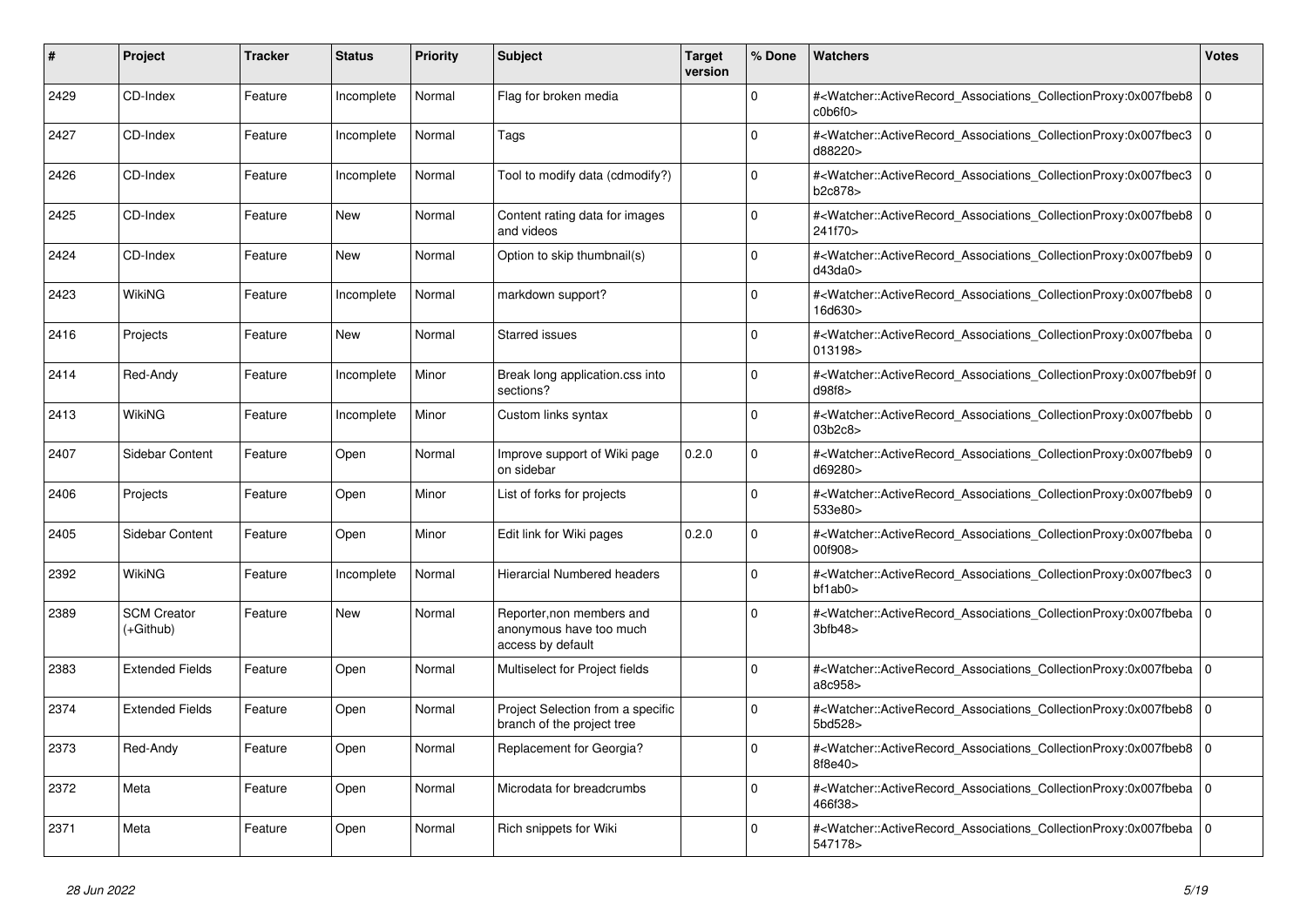| #    | Project                         | Tracker | <b>Status</b> | <b>Priority</b> | <b>Subject</b>                                          | <b>Target</b><br>version | % Done   | <b>Watchers</b>                                                                                                                                           | <b>Votes</b> |
|------|---------------------------------|---------|---------------|-----------------|---------------------------------------------------------|--------------------------|----------|-----------------------------------------------------------------------------------------------------------------------------------------------------------|--------------|
| 2370 | Meta                            | Feature | Open          | Normal          | Rich snippets for news                                  |                          | $\Omega$ | # <watcher::activerecord associations="" collectionproxy:0x007fbeb9<br="">c791b8&gt;</watcher::activerecord>                                              | $\mathbf{0}$ |
| 2369 | Meta                            | Feature | Open          | Normal          | Rich snippets for software apps                         |                          | $\Omega$ | # <watcher::activerecord 0<br="" associations="" collectionproxy:0x007fbebaf=""  ="">a8770&gt;</watcher::activerecord>                                    |              |
| 2365 | <b>Extended Fields</b>          | Feature | In Progress   | Normal          | Adding Redmine 3.0 support                              | 0.2.4                    | 50       | # <watcher::activerecord_associations_collectionproxy:0x007fbeb9<br>8550a0&gt;</watcher::activerecord_associations_collectionproxy:0x007fbeb9<br>         | $\Omega$     |
| 2315 | <b>Project Sections</b>         | Feature | Incomplete    | Normal          | Allow Projects to Appear in<br><b>Multiple Sections</b> |                          | $\Omega$ | # <watcher::activerecord_associations_collectionproxy:0x007fbeb9 0<br="">d5c710</watcher::activerecord_associations_collectionproxy:0x007fbeb9>           |              |
| 2303 | Meta                            | Feature | Open          | Normal          | Improve internal API                                    |                          | $\Omega$ | # <watcher::activerecord_associations_collectionproxy:0x007fbeb9<br>eac0c0</watcher::activerecord_associations_collectionproxy:0x007fbeb9<br>             | $\mathbf 0$  |
| 2291 | <b>SCM Creator</b><br>(+Github) | Feature | Open          | Normal          | Creator interface needs to be<br>simplified             |                          | $\Omega$ | # <watcher::activerecord_associations_collectionproxy:0x007fbeba 0<br=""  ="">859410&gt;</watcher::activerecord_associations_collectionproxy:0x007fbeba>  |              |
| 2287 | <b>SCM Creator</b><br>(+Github) | Feature | Incomplete    | Normal          | Allow to customize naming<br>policy for repositories    |                          | $\Omega$ | # <watcher::activerecord associations="" collectionproxy:0x007fbeb8<br="">ae6360&gt;</watcher::activerecord>                                              | $\mathbf 0$  |
| 2286 | <b>SCM Creator</b><br>(+Github) | Feature | Incomplete    | Normal          | Add configuration option for<br>default encoding        |                          | $\Omega$ | # <watcher::activerecord_associations_collectionproxy:0x007fbeb9  <br="">63d8a8&gt;</watcher::activerecord_associations_collectionproxy:0x007fbeb9>       | $\mathbf 0$  |
| 2276 | Language Mix                    | Feature | Incomplete    | Normal          | Group posts / show only the<br>primary article          |                          | $\Omega$ | # <watcher::activerecord_associations_collectionproxy:0x007fbeba 0<br=""  ="">12dfd8</watcher::activerecord_associations_collectionproxy:0x007fbeba>      |              |
| 2271 | Meta                            | Feature | Open          | Normal          | Default image for<br>OpenGraph/Twitter Cards            |                          | $\Omega$ | # <watcher::activerecord associations="" collectionproxy:0x007fbebb=""  <br="">0fc928</watcher::activerecord>                                             | $\mathbf{0}$ |
| 2259 | <b>Contact Form</b>             | Feature | Incomplete    | Normal          | Sender name in a message                                |                          | $\Omega$ | # <watcher::activerecord_associations_collectionproxy:0x007fbeb9 0<br=""  ="">d7d8e8</watcher::activerecord_associations_collectionproxy:0x007fbeb9>      |              |
| 2248 | <b>RedPress</b>                 | Feature | Open          | Normal          | Latest blog posts in Redmine                            |                          | $\Omega$ | # <watcher::activerecord 0<br="" associations="" collectionproxy:0x007fbeba=""  ="">94a6f8&gt;</watcher::activerecord>                                    |              |
| 2246 | <b>RedPress</b>                 | Feature | Open          | Normal          | Wiki syntax for blog posts                              |                          | $\Omega$ | # <watcher::activerecord associations="" collectionproxy:0x007fbec3<br="">8eb848&gt;</watcher::activerecord>                                              | $\mathbf 0$  |
| 2241 | <b>Extended Fields</b>          | Feature | Incomplete    | Normal          | Informations I see on Calendar                          |                          | $\Omega$ | # <watcher::activerecord_associations_collectionproxy:0x007fbec0<br>46d080&gt;</watcher::activerecord_associations_collectionproxy:0x007fbec0<br>         | $\Omega$     |
| 2227 | <b>Extended Fields</b>          | Feature | In Progress   | Normal          | Altering form elements for<br>custom fields             | 0.2.4                    | 50       | # <watcher::activerecord 0<br="" associations="" collectionproxy:0x007fbec0=""  ="">8c6140&gt;</watcher::activerecord>                                    |              |
| 2224 | WikiNG                          | Feature | Incomplete    | Normal          | Option to disable glyphs?                               |                          | $\Omega$ | # <watcher::activerecord_associations_collectionproxy:0x007fbec0<br>bde328&gt;</watcher::activerecord_associations_collectionproxy:0x007fbec0<br>         | $\mathbf 0$  |
| 2223 | <b>Extended Fields</b>          | Feature | Open          | Normal          | Linked list custom field                                |                          | $\Omega$ | # <watcher::activerecord_associations_collectionproxy:0x007fbec0  <br="">e9c330&gt;</watcher::activerecord_associations_collectionproxy:0x007fbec0>       | $\mathbf 0$  |
| 2220 | <b>Extended Fields</b>          | Feature | Incomplete    | Normal          | Project specific custom fields                          |                          | $\Omega$ | # <watcher::activerecord associations="" collectionproxy:0x007fbec7<br="">d08bc0</watcher::activerecord>                                                  | $\mathbf 0$  |
| 2219 | <b>Project Sections</b>         | Feature | Open          | Normal          | Wiki rule for section                                   |                          | $\Omega$ | # <watcher::activerecord_associations_collectionproxy:0x007fbec0f 0<br=""  ="">e1a60&gt;</watcher::activerecord_associations_collectionproxy:0x007fbec0f> |              |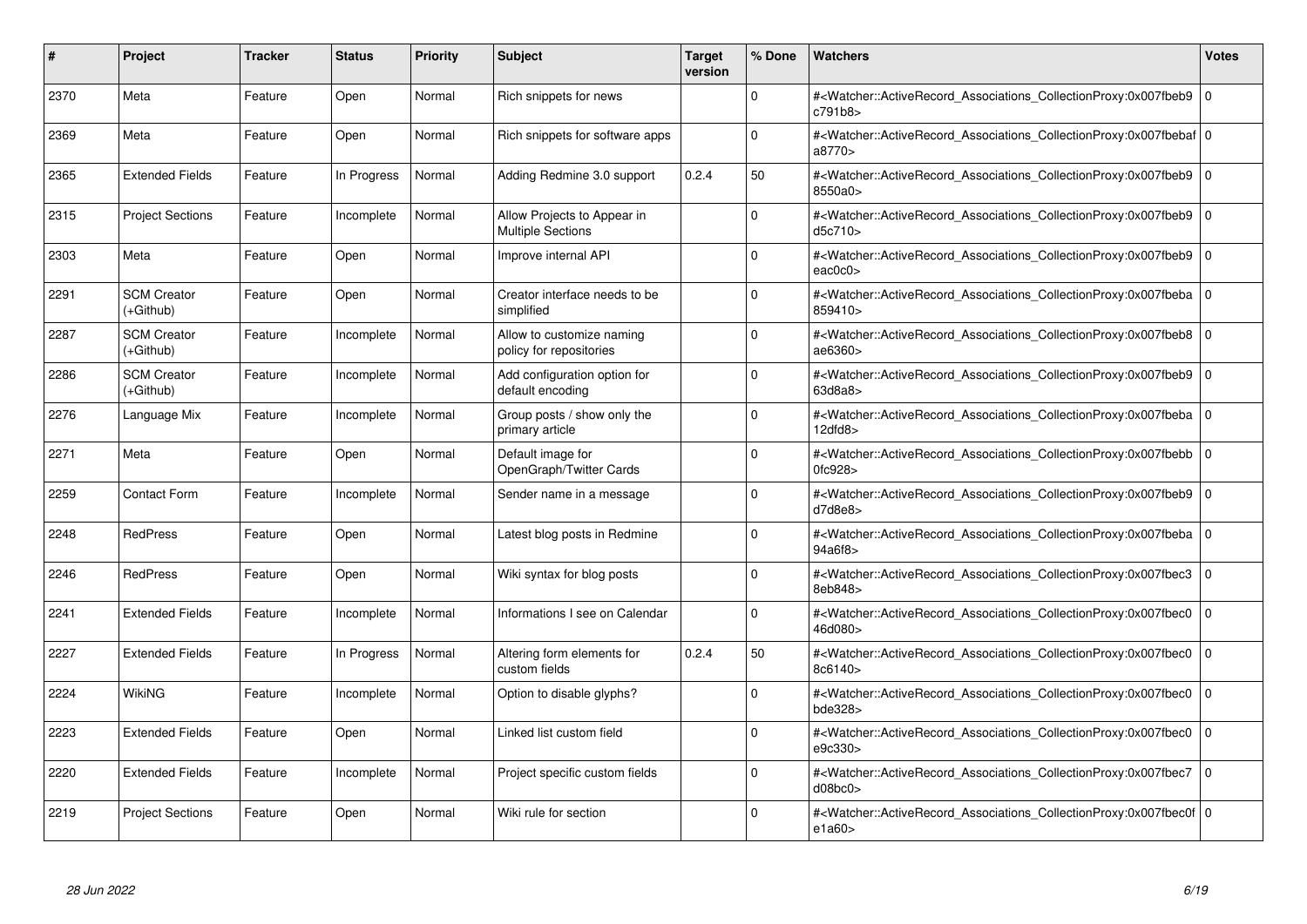| #    | <b>Project</b>                  | Tracker | <b>Status</b> | <b>Priority</b> | <b>Subject</b>                                                     | <b>Target</b><br>version | % Done      | <b>Watchers</b>                                                                                                                                                         | <b>Votes</b>   |
|------|---------------------------------|---------|---------------|-----------------|--------------------------------------------------------------------|--------------------------|-------------|-------------------------------------------------------------------------------------------------------------------------------------------------------------------------|----------------|
| 2214 | <b>Project Sections</b>         | Feature | Incomplete    | Normal          | Featured and disregarded<br>projects                               |                          | $\Omega$    | # <watcher::activerecord_associations_collectionproxy:0x007fbec0<br>ac15d0</watcher::activerecord_associations_collectionproxy:0x007fbec0<br>                           | $\mathbf 0$    |
| 2210 | Hooks Manager                   | Feature | Open          | Normal          | Sidebar access from other<br>hooks                                 |                          | $\Omega$    | # <watcher::activerecord_associations_collectionproxy:0x007fbec1<br>e56b90&gt;</watcher::activerecord_associations_collectionproxy:0x007fbec1<br>                       | $\overline{0}$ |
| 2209 | Hooks Manager                   | Feature | Incomplete    | Normal          | A templating language support                                      |                          | $\Omega$    | # <watcher::activerecord 0<br="" associations="" collectionproxy:0x007fbec1f=""  ="">487d8&gt;</watcher::activerecord>                                                  |                |
| 2201 | <b>SCM Creator</b><br>(+Github) | Feature | Incomplete    | Normal          | Add feature auto create struct<br>directory for svn                |                          | $\Omega$    | # <watcher::activerecord_associations_collectionproxy:0x007fbec0<br><math>03</math>dac<math>8</math></watcher::activerecord_associations_collectionproxy:0x007fbec0<br> |                |
| 2186 | <b>Extended Fields</b>          | Feature | Open          | Minor           | Custom DateTime Field                                              |                          | $\Omega$    | # <watcher::activerecord_associations_collectionproxy:0x007fbec1<br>e50998&gt;</watcher::activerecord_associations_collectionproxy:0x007fbec1<br>                       | $\overline{0}$ |
| 2179 | Projects                        | Feature | Incomplete    | Normal          | Pingbacks and trackbacks                                           |                          | $\Omega$    | # <watcher::activerecord associations="" collectionproxy:0x007fbec1<br="">b9dca0</watcher::activerecord>                                                                | $\overline{0}$ |
| 2170 | <b>Contact Form</b>             | Feature | Open          | Minor           | Optional email format validation                                   |                          | $\Omega$    | # <watcher::activerecord associations="" collectionproxy:0x007fbec6<br="">d1d670&gt;</watcher::activerecord>                                                            | $\mathbf 0$    |
| 2169 | <b>Contact Form</b>             | Feature | Incomplete    | Normal          | Option to use own name,<br>reply-to, subject and message<br>fields |                          | $\Omega$    | # <watcher::activerecord_associations_collectionproxy:0x007fbec0<br>3f0198&gt;</watcher::activerecord_associations_collectionproxy:0x007fbec0<br>                       | l o            |
| 2168 | <b>Extended Fields</b>          | Feature | Open          | Minor           | Grouping form elements                                             |                          | $\mathbf 0$ | # <watcher::activerecord_associations_collectionproxy:0x007fbec7f 0<br=""  ="">c1560&gt;</watcher::activerecord_associations_collectionproxy:0x007fbec7f>               |                |
| 2157 | Projects                        | Feature | Open          | Normal          | Short activity messages                                            |                          | $\Omega$    | # <watcher::activerecord_associations_collectionproxy:0x007fbec1<br>3bee58&gt;</watcher::activerecord_associations_collectionproxy:0x007fbec1<br>                       | $\overline{0}$ |
| 2156 | <b>Extended Fields</b>          | Feature | Incomplete    | Minor           | Per user values?                                                   |                          | $\Omega$    | # <watcher::activerecord associations="" collectionproxy:0x007fbec1<br="">6b5440&gt;</watcher::activerecord>                                                            | $\overline{0}$ |
| 2148 | Meta                            | Feature | Open          | Normal          | Cache meta tags                                                    |                          | $\mathbf 0$ | # <watcher::activerecord associations="" collectionproxy:0x007fbec1<br="">3d1f58&gt;</watcher::activerecord>                                                            | $\overline{0}$ |
| 2145 | Meta                            | Feature | Open          | Normal          | Support Facebook publishing<br>through Graph API                   |                          | $\Omega$    | # <watcher::activerecord_associations_collectionproxy:0x007fbec0<br>0781a0&gt;</watcher::activerecord_associations_collectionproxy:0x007fbec0<br>                       | $\Omega$       |
| 2132 | Download Button                 | Feature | Open          | Normal          | Per version button                                                 |                          | $\Omega$    | # <watcher::activerecord 0<br="" associations="" collectionproxy:0x007fbec1f=""  ="">0e218&gt;</watcher::activerecord>                                                  |                |
| 2131 | <b>Project Settings</b>         | Feature | In Progress   | Normal          | Redmine 2 / Rails 3<br>compatibility                               |                          | 80          | # <watcher::activerecord associations="" collectionproxy:0x007fbec0<br="">8ae720&gt;</watcher::activerecord>                                                            | $\overline{2}$ |
| 2130 | WikiNG                          | Feature | Incomplete    | Minor           | <b>Function references</b>                                         |                          | $\mathbf 0$ | # <watcher::activerecord_associations_collectionproxy:0x007fbec0<br>328210&gt;</watcher::activerecord_associations_collectionproxy:0x007fbec0<br>                       | $\Omega$       |
| 2117 | <b>Extended Fields</b>          | Feature | Open          | Normal          | User list filter                                                   |                          | $\Omega$    | # <watcher::activerecord 0<br="" associations="" collectionproxy:0x007fbec6=""  ="">e05768&gt;</watcher::activerecord>                                                  |                |
| 2114 | <b>Extended Fields</b>          | Feature | Open          | Normal          | LDAP attributes for user custom<br>fields                          |                          | $\mathbf 0$ | # <watcher::activerecord_associations_collectionproxy:0x007fbec6<br>b6a828&gt;</watcher::activerecord_associations_collectionproxy:0x007fbec6<br>                       | $\overline{0}$ |
| 2109 | Sidebar Content                 | Feature | Open          | Normal          | Sidebar for global pages, which<br>do not have one                 | 0.2.0                    | $\Omega$    | # <watcher::activerecord_associations_collectionproxy:0x007fbec6<br>a2d898&gt;</watcher::activerecord_associations_collectionproxy:0x007fbec6<br>                       | $\Omega$       |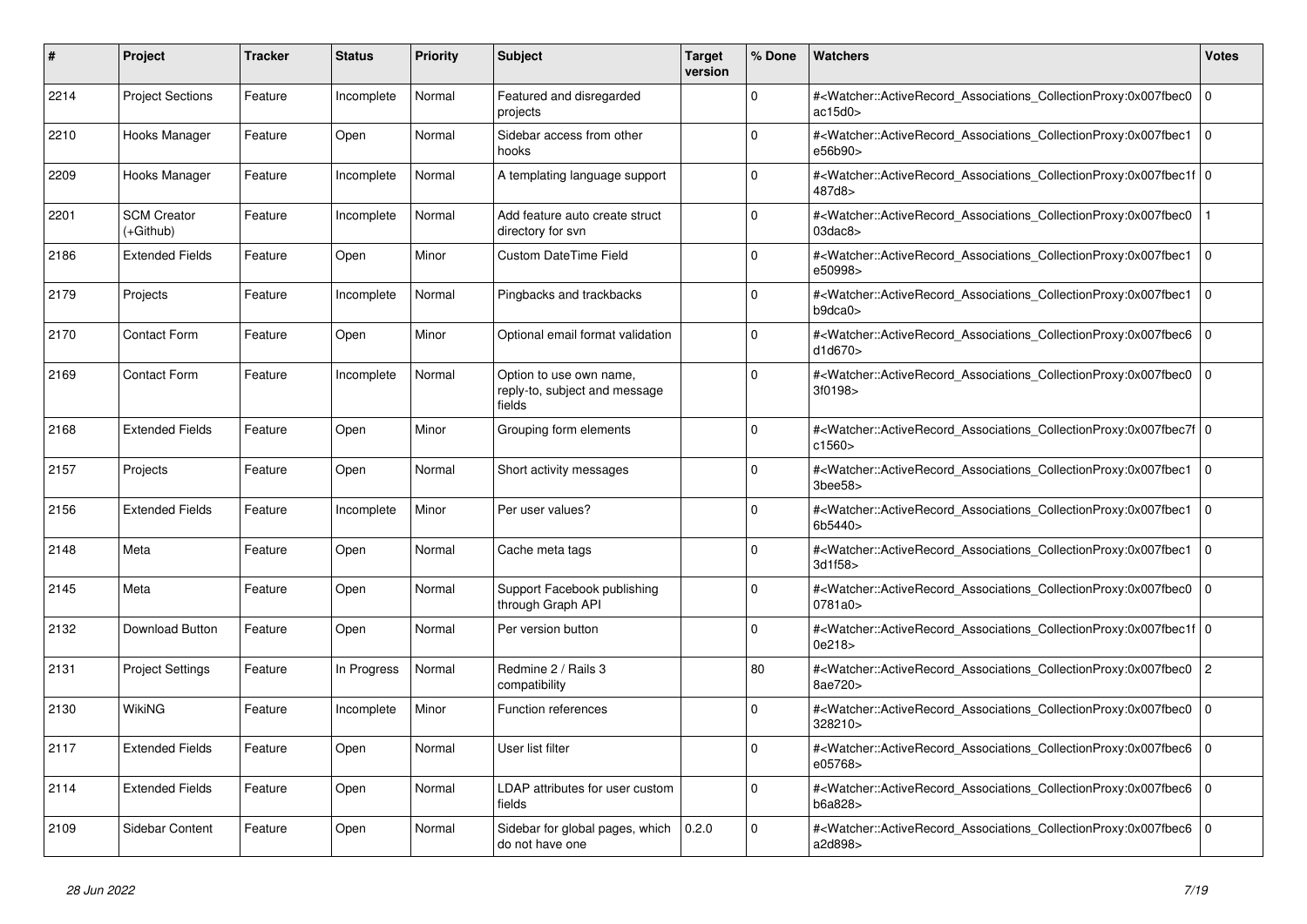| #    | Project                         | <b>Tracker</b> | <b>Status</b> | <b>Priority</b> | <b>Subject</b>                                                                           | <b>Target</b><br>version | % Done      | Watchers                                                                                                                                                                | <b>Votes</b> |
|------|---------------------------------|----------------|---------------|-----------------|------------------------------------------------------------------------------------------|--------------------------|-------------|-------------------------------------------------------------------------------------------------------------------------------------------------------------------------|--------------|
| 2105 | <b>SCM Creator</b><br>(+Github) | Feature        | Open          | Normal          | Integrate with existing scm<br>system                                                    |                          | 0           | # <watcher::activerecord_associations_collectionproxy:0x007fbec6<br>5f3a48&gt;</watcher::activerecord_associations_collectionproxy:0x007fbec6<br>                       | $\mathbf 0$  |
| 2103 | <b>Extended Fields</b>          | Feature        | Incomplete    | Minor           | Support multiple for Project                                                             |                          | 0           | # <watcher::activerecord_associations_collectionproxy:0x007fbec5<br>a037b0&gt;</watcher::activerecord_associations_collectionproxy:0x007fbec5<br>                       | $\mathbf 0$  |
| 2099 | Extended Fields                 | Feature        | Incomplete    | Normal          | Create a custom field of type<br>'Category'                                              |                          | 0           | # <watcher::activerecord_associations_collectionproxy:0x007fbec5<br>3b56b0&gt;</watcher::activerecord_associations_collectionproxy:0x007fbec5<br>                       | l O          |
| 2093 | <b>Extended Fields</b>          | Feature        | Incomplete    | Normal          | Extended columns using<br>custom queries                                                 |                          | $\Omega$    | # <watcher::activerecord associations="" collectionproxy:0x007fbec4<br="">cf9fd8</watcher::activerecord>                                                                | $\Omega$     |
| 2092 | <b>Extended Fields</b>          | Feature        | Incomplete    | Normal          | Users-to-issues custom fields<br>auto-fill                                               |                          | 0           | # <watcher::activerecord_associations_collectionproxy:0x00557da5 0<br=""  ="">c41620&gt;</watcher::activerecord_associations_collectionproxy:0x00557da5>                |              |
| 2085 | WikiNG                          | Feature        | Open          | Normal          | Twitter status                                                                           |                          | 0           | # <watcher::activerecord_associations_collectionproxy:0x00557da5 0<br="">a39670&gt;</watcher::activerecord_associations_collectionproxy:0x00557da5>                     |              |
| 2079 | WikiNG                          | Feature        | Incomplete    | Normal          | Message to everyone in a<br>project                                                      |                          | $\mathbf 0$ | # <watcher::activerecord_associations_collectionproxy:0x007fbec7<br>483388&gt;</watcher::activerecord_associations_collectionproxy:0x007fbec7<br>                       | l O          |
| 2076 | <b>WikiNG</b>                   | Feature        | Open          | Insignificant   | <b>HTML Color preview</b>                                                                |                          | 0           | # <watcher::activerecord_associations_collectionproxy:0x007fbeba<br>639c20&gt;</watcher::activerecord_associations_collectionproxy:0x007fbeba<br>                       | l O          |
| 2075 | <b>SCM Creator</b><br>(+Github) | Feature        | Open          | Normal          | Make an option to fully<br>automate repository creation<br>without editing the URL field |                          | $\Omega$    | # <watcher::activerecord_associations_collectionproxy:0x007fbeb9 2<br="">1e9360&gt;</watcher::activerecord_associations_collectionproxy:0x007fbeb9>                     |              |
| 2054 | Like Button                     | Feature        | Open          | Normal          | Add URL setting                                                                          |                          | $\mathbf 0$ | # <watcher::activerecord_associations_collectionproxy:0x007fbebb 0<br=""  ="">0b00c8</watcher::activerecord_associations_collectionproxy:0x007fbebb>                    |              |
| 2053 | <b>SCM Creator</b><br>(+Github) | Feature        | Open          | Normal          | Set repository path according to<br>identifier when using multiple<br>repositories       |                          | 0           | # <watcher::activerecord_associations_collectionproxy:0x007fbebb<br><math>1</math>facd<math>0</math></watcher::activerecord_associations_collectionproxy:0x007fbebb<br> |              |
| 2028 | <b>Extended Fields</b>          | Feature        | Incomplete    | Normal          | make fields final option                                                                 |                          | 0           | # <watcher::activerecord_associations_collectionproxy:0x007fbeb9<br>ef25c0</watcher::activerecord_associations_collectionproxy:0x007fbeb9<br>                           | l O          |
| 2026 | <b>Extended Fields</b>          | Feature        | Open          | Normal          | Sizing defaults for custom fields                                                        |                          | $\Omega$    | # <watcher::activerecord_associations_collectionproxy:0x007fbeba<br>d9d1d8</watcher::activerecord_associations_collectionproxy:0x007fbeba<br>                           | $\mathbf 0$  |
| 2019 | <b>Extended Fields</b>          | Feature        | Open          | Normal          | Custom field type web service                                                            |                          | $\mathbf 0$ | # <watcher::activerecord_associations_collectionproxy:0x007fbeba  <br="">e436a0&gt;</watcher::activerecord_associations_collectionproxy:0x007fbeba>                     | l O          |
| 2018 | <b>Extended Fields</b>          | Feature        | Open          | Normal          | database query cutsom field<br>type                                                      |                          | $\Omega$    | # <watcher::activerecord_associations_collectionproxy:0x007fbeb9<br>106470&gt;</watcher::activerecord_associations_collectionproxy:0x007fbeb9<br>                       |              |
| 2013 | Role Shift                      | Feature        | Incomplete    | Minor           | Resource shifts                                                                          |                          | 0           | # <watcher::activerecord_associations_collectionproxy:0x007fbeb8 0<br="">3e6bf0&gt;</watcher::activerecord_associations_collectionproxy:0x007fbeb8>                     |              |
| 2011 | <b>Extended Fields</b>          | Feature        | Incomplete    | Normal          | Custom field translations                                                                |                          | 0           | # <watcher::activerecord 0<br="" associations="" collectionproxy:0x007fbebb="">155cf8&gt;</watcher::activerecord>                                                       |              |
| 2007 | <b>Extended Fields</b>          | Feature        | Incomplete    | Minor           | Projects listing sorting                                                                 |                          | $\mathbf 0$ | # <watcher::activerecord_associations_collectionproxy:0x007fbeb9f 0<br="">206c8</watcher::activerecord_associations_collectionproxy:0x007fbeb9f>                        |              |
| 2006 | <b>Extended Fields</b>          | Feature        | Incomplete    | Minor           | Users listing sorting                                                                    |                          | $\mathbf 0$ | # <watcher::activerecord_associations_collectionproxy:0x007fbeb9 0<br=""  ="">c16338&gt;</watcher::activerecord_associations_collectionproxy:0x007fbeb9>                |              |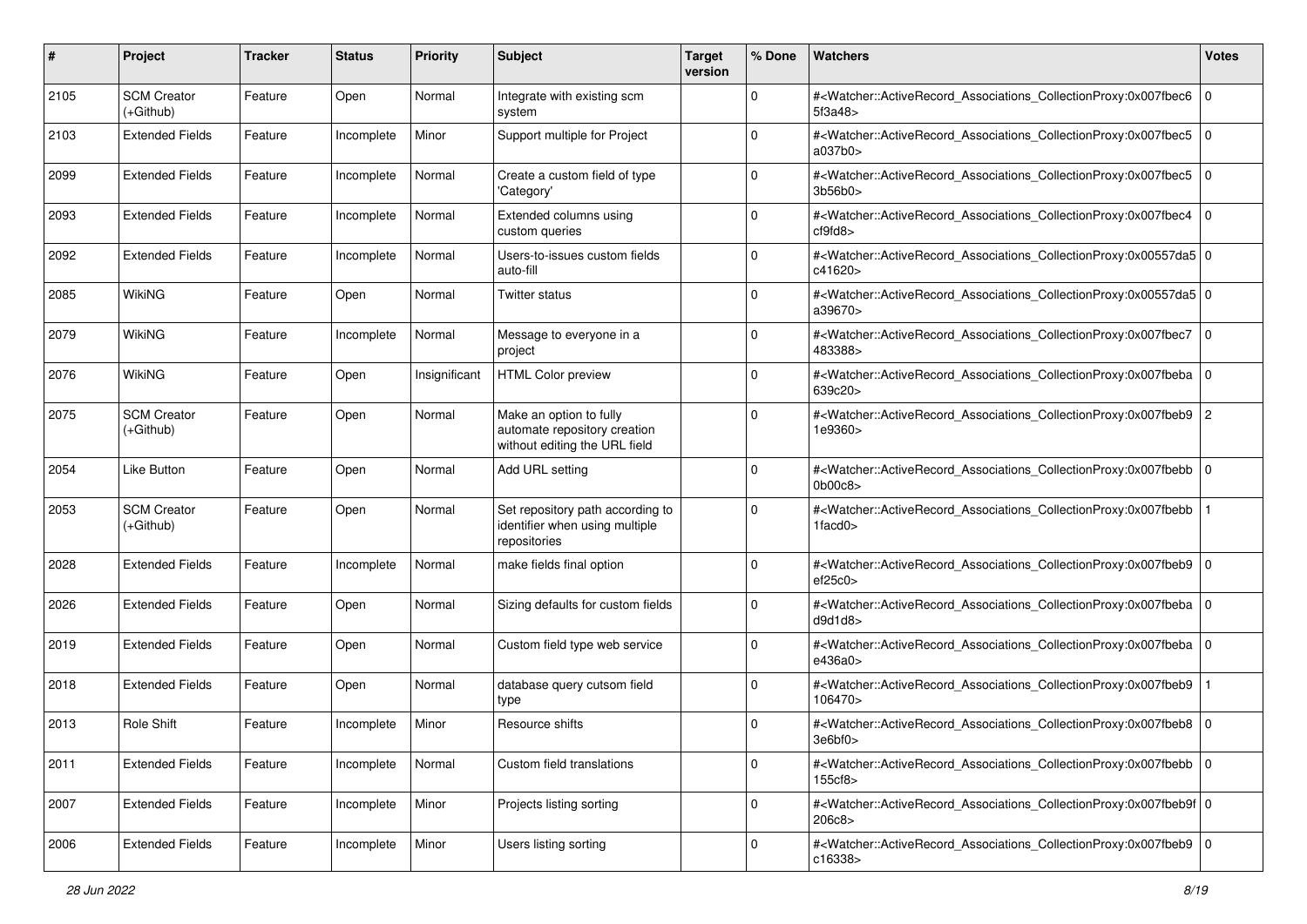| #    | <b>Project</b>         | Tracker | <b>Status</b> | <b>Priority</b> | <b>Subject</b>                                                                           | <b>Target</b><br>version | % Done   | <b>Watchers</b>                                                                                                                                          | <b>Votes</b>   |
|------|------------------------|---------|---------------|-----------------|------------------------------------------------------------------------------------------|--------------------------|----------|----------------------------------------------------------------------------------------------------------------------------------------------------------|----------------|
| 2005 | <b>Extended Fields</b> | Feature | Incomplete    | Minor           | Paging for projects listing                                                              |                          | $\Omega$ | # <watcher::activerecord_associations_collectionproxy:0x007fbeb9<br>d0a910</watcher::activerecord_associations_collectionproxy:0x007fbeb9<br>            | $\mathbf 0$    |
| 1999 | Sidebar Content        | Feature | Incomplete    | Minor           | Project module                                                                           |                          | $\Omega$ | # <watcher::activerecord_associations_collectionproxy:0x007fbeb9<br>2fc630&gt;</watcher::activerecord_associations_collectionproxy:0x007fbeb9<br>        | $\mathbf 0$    |
| 1997 | Download Button        | Feature | Open          | Minor           | Project module                                                                           |                          | $\Omega$ | # <watcher::activerecord_associations_collectionproxy:0x007fbeb8 0<br=""  ="">caeadO</watcher::activerecord_associations_collectionproxy:0x007fbeb8>     |                |
| 1996 | <b>Author Box</b>      | Feature | Incomplete    | Minor           | Project module                                                                           |                          | $\Omega$ | # <watcher::activerecord_associations_collectionproxy:0x007fbeb9<br>c6b108&gt;</watcher::activerecord_associations_collectionproxy:0x007fbeb9<br>        | $\mathbf 0$    |
| 1995 | <b>Extended Fields</b> | Feature | Open          | Normal          | Checklist                                                                                |                          | $\Omega$ | # <watcher::activerecord_associations_collectionproxy:0x007fbeba  <br="">38b758&gt;</watcher::activerecord_associations_collectionproxy:0x007fbeba>      | $\mathbf 0$    |
| 1993 | Advertising            | Feature | Open          | Normal          | Which types of user                                                                      |                          | $\Omega$ | # <watcher::activerecord_associations_collectionproxy:0x007fbeb9 0<br=""  ="">0c3f08&gt;</watcher::activerecord_associations_collectionproxy:0x007fbeb9> |                |
| 1987 | Projects               | Feature | Incomplete    | Normal          | Attachment resize                                                                        |                          | $\Omega$ | # <watcher::activerecord associations="" collectionproxy:0x007fbeb8<br="">b5c178&gt;</watcher::activerecord>                                             | $\mathbf 0$    |
| 1984 | Subscription           | Feature | Incomplete    | Minor           | Redirecting back after<br>registration/loginRedirecting<br>back after registration/login |                          | $\Omega$ | # <watcher::activerecord_associations_collectionproxy:0x007fbec3 0<br=""  ="">97bad8&gt;</watcher::activerecord_associations_collectionproxy:0x007fbec3> |                |
| 1983 | <b>Role Shift</b>      | Feature | Open          | Major           | Default shifts                                                                           |                          | $\Omega$ | # <watcher::activerecord_associations_collectionproxy:0x007fbeba 0<br=""  ="">32ca50&gt;</watcher::activerecord_associations_collectionproxy:0x007fbeba> |                |
| 1982 | <b>Role Shift</b>      | Feature | Open          | Major           | Redmine.pm patch wanted                                                                  |                          | $\Omega$ | # <watcher::activerecord_associations_collectionproxy:0x007fbeb8<br>8d4108&gt;</watcher::activerecord_associations_collectionproxy:0x007fbeb8<br>        | $\Omega$       |
| 1981 | Subscription           | Feature | Open          | Normal          | Site-wide notifications                                                                  |                          | $\Omega$ | # <watcher::activerecord associations="" collectionproxy:0x007fbeba<br="">2c87d0&gt;</watcher::activerecord>                                             |                |
| 1977 | <b>WikiNG</b>          | Feature | Open          | Normal          | Conditional macro for users &<br>groups                                                  |                          | $\Omega$ | # <watcher::activerecord associations="" collectionproxy:0x007fbeba<br="">128498&gt;</watcher::activerecord>                                             | $\overline{c}$ |
| 1970 | <b>Contact Form</b>    | Feature | Open          | Minor           | Contact link                                                                             |                          | $\Omega$ | # <watcher::activerecord_associations_collectionproxy:0x007fbeba  <br="">431c20&gt;</watcher::activerecord_associations_collectionproxy:0x007fbeba>      | $\mathbf 0$    |
| 1968 | Orangutan              | Feature | Open          | Normal          | Creating a new issue                                                                     | 1.06                     | $\Omega$ | # <watcher::activerecord_associations_collectionproxy:0x007fbeba 0<br=""  ="">3cf7f0</watcher::activerecord_associations_collectionproxy:0x007fbeba>     |                |
| 1963 | Projects               | Feature | Open          | Minor           | Issues/messages count                                                                    |                          | $\Omega$ | # <watcher::activerecord_associations_collectionproxy:0x007fbeba 0<br=""  ="">6ea548&gt;</watcher::activerecord_associations_collectionproxy:0x007fbeba> |                |
| 1957 | Download Button        | Feature | Incomplete    | Normal          | Plugin configuration                                                                     |                          | $\Omega$ | # <watcher::activerecord_associations_collectionproxy:0x007fbeba  <br="">e84498&gt;</watcher::activerecord_associations_collectionproxy:0x007fbeba>      | $\mathbf 0$    |
| 1956 | <b>Extended Fields</b> | Feature | Incomplete    | Minor           | SIP link                                                                                 |                          | $\Omega$ | # <watcher::activerecord_associations_collectionproxy:0x007fbeb8 0<br=""  ="">7d7d40&gt;</watcher::activerecord_associations_collectionproxy:0x007fbeb8> |                |
| 1955 | <b>Extended Fields</b> | Feature | Incomplete    | Normal          | FTP link                                                                                 |                          | $\Omega$ | # <watcher::activerecord associations="" collectionproxy:0x007fbebb<br="">0df828&gt;</watcher::activerecord>                                             | $\mathbf 0$    |
| 1954 | <b>Extended Fields</b> | Feature | Incomplete    | Normal          | Mailto links                                                                             |                          | $\Omega$ | # <watcher::activerecord_associations_collectionproxy:0x007fbeb9<br>b5dbf8&gt;</watcher::activerecord_associations_collectionproxy:0x007fbeb9<br>        | $\mathbf 0$    |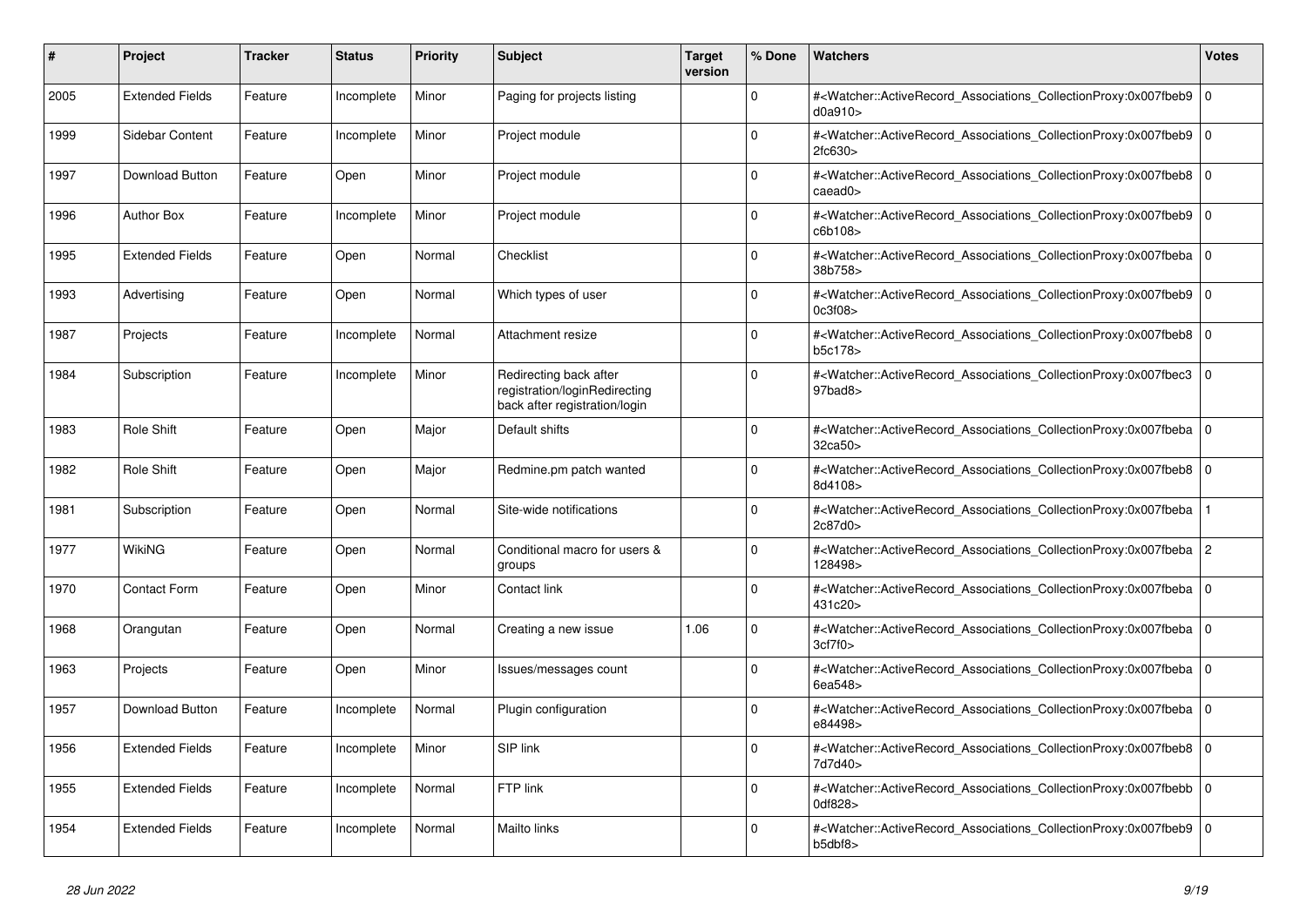| #    | Project                         | <b>Tracker</b> | <b>Status</b> | <b>Priority</b> | <b>Subject</b>                                       | <b>Target</b><br>version | % Done      | <b>Watchers</b>                                                                                                                                                               | <b>Votes</b> |
|------|---------------------------------|----------------|---------------|-----------------|------------------------------------------------------|--------------------------|-------------|-------------------------------------------------------------------------------------------------------------------------------------------------------------------------------|--------------|
| 1948 | Projects                        | Feature        | Open          | Minor           | Testimonials / Used by                               |                          | $\Omega$    | # <watcher::activerecord associations="" collectionproxy:0x007fbeba<br="">ed2878&gt;</watcher::activerecord>                                                                  | $\mathbf 0$  |
| 1947 | <b>Extended Fields</b>          | Feature        | Open          | Normal          | Visible for admins only                              |                          | $\Omega$    | # <watcher::activerecord 0<br="" associations="" collectionproxy:0x007fbeba=""  ="">6afc68</watcher::activerecord>                                                            |              |
| 1943 | <b>Author Box</b>               | Feature        | Deferred      | Normal          | Author box layout change plan                        |                          | $\Omega$    | # <watcher::activerecord_associations_collectionproxy:0x007fbeb8 0<br=""  ="">bea4c8</watcher::activerecord_associations_collectionproxy:0x007fbeb8>                          |              |
| 1942 | <b>WikiNG</b>                   | Feature        | Incomplete    | Minor           | Support for target in links                          |                          | $\Omega$    | # <watcher::activerecord_associations_collectionproxy:0x007fbeb9  <br="">98e570&gt;</watcher::activerecord_associations_collectionproxy:0x007fbeb9>                           | $\mathbf 0$  |
| 1919 | <b>Extended Fields</b>          | Feature        | Incomplete    | Normal          | Extend Link extended field                           |                          | $\Omega$    | # <watcher::activerecord 0<br="" associations="" collectionproxy:0x007fbeba=""  ="">814e00&gt;</watcher::activerecord>                                                        |              |
| 1915 | Red-Andy                        | Feature        | Incomplete    | Normal          | TOC items box should move as<br>we click on the item |                          | $\Omega$    | # <watcher::activerecord_associations_collectionproxy:0x007fbeb9<br>8398a0&gt;</watcher::activerecord_associations_collectionproxy:0x007fbeb9<br>                             | $\Omega$     |
| 1907 | <b>WikiNG</b>                   | Feature        | Incomplete    | Minor           | Social links                                         |                          | $\Omega$    | # <watcher::activerecord associations="" collectionproxy:0x007fbec3<br="">53de08&gt;</watcher::activerecord>                                                                  |              |
| 1905 | Orangutan                       | Feature        | Open          | Normal          | <b>SCM</b> monkey                                    |                          | $\Omega$    | # <watcher::activerecord 0<br="" associations="" collectionproxy:0x007fbeb9f=""  ="">e3c18</watcher::activerecord>                                                            |              |
| 1902 | Meta                            | Feature        | Incomplete    | Normal          | Consider clear html and light<br>mode                |                          | $\Omega$    | # <watcher::activerecord associations="" collectionproxy:0x007fbeb9<br="">810e00&gt;</watcher::activerecord>                                                                  | $\mathbf 0$  |
| 1900 | <b>WikiNG</b>                   | Feature        | Incomplete    | Minor           | Singe bracket smiley                                 |                          | $\Omega$    | # <watcher::activerecord_associations_collectionproxy:0x007fbeb8  <br="">43c258&gt;</watcher::activerecord_associations_collectionproxy:0x007fbeb8>                           | $\Omega$     |
| 1888 | Orangutan::Redmin<br>e          | Feature        | Open          | Normal          | Reuse past tasks                                     |                          | $\Omega$    | # <watcher::activerecord 0<br="" associations="" collectionproxy:0x007fbeba=""  ="">5b8648&gt;</watcher::activerecord>                                                        |              |
| 1884 | <b>Extended Fields</b>          | Feature        | Incomplete    | Normal          | Multiselect                                          |                          | $\Omega$    | # <watcher::activerecord associations="" collectionproxy:0x007fbebb=""  <br="">20d6c8&gt;</watcher::activerecord>                                                             | $\mathbf 0$  |
| 1882 | <b>Extended Fields</b>          | Feature        | Incomplete    | Normal          | Wiki toolbar for Wiki text                           |                          | $\Omega$    | # <watcher::activerecord_associations_collectionproxy:0x007fbeba 0<br=""  ="">aef558&gt;</watcher::activerecord_associations_collectionproxy:0x007fbeba>                      |              |
| 1881 | <b>Extended Fields</b>          | Feature        | Open          | Insignificant   | Support wiki toolbar for "Default<br>value"          |                          | $\mathbf 0$ | # <watcher::activerecord associations="" collectionproxy:0x007fbeba<br="">9702b8&gt;</watcher::activerecord>                                                                  | $\mathbf 0$  |
| 1868 | Projects                        | Feature        | Reopened      | Minor           | Author in Google search results                      |                          | 80          | # <watcher::activerecord 0<br="" associations="" collectionproxy:0x007fbebb=""  ="">48c958&gt;</watcher::activerecord>                                                        |              |
| 1867 | Projects                        | Feature        | Incomplete    | Minor           | <b>Textile draft</b>                                 |                          | $\Omega$    | # <watcher::activerecord_associations_collectionproxy:0x007fbeba  <br=""><math>0</math>bea48<math>&gt;</math></watcher::activerecord_associations_collectionproxy:0x007fbeba> | $\mathbf 0$  |
| 1858 | <b>SCM Creator</b><br>(+Github) | Feature        | Open          | Normal          | New Wiki/Textile macro                               |                          | $\Omega$    | # <watcher::activerecord 0<br="" associations="" collectionproxy:0x007fbeba=""  ="">410d68&gt;</watcher::activerecord>                                                        |              |
| 1846 | Advertising                     | Feature        | Open          | Minor           | Page configuration                                   | 0.3.0                    | $\mathbf 0$ | # <watcher::activerecord_associations_collectionproxy:0x007fbeb9<br>a32bc0</watcher::activerecord_associations_collectionproxy:0x007fbeb9<br>                                 | $\mathbf 0$  |
| 1845 | Advertising                     | Feature        | Open          | Minor           | Per project management                               | 0.3.0                    | $\Omega$    | # <watcher::activerecord_associations_collectionproxy:0x007fbeba 0<br=""  ="">3cb128&gt;</watcher::activerecord_associations_collectionproxy:0x007fbeba>                      |              |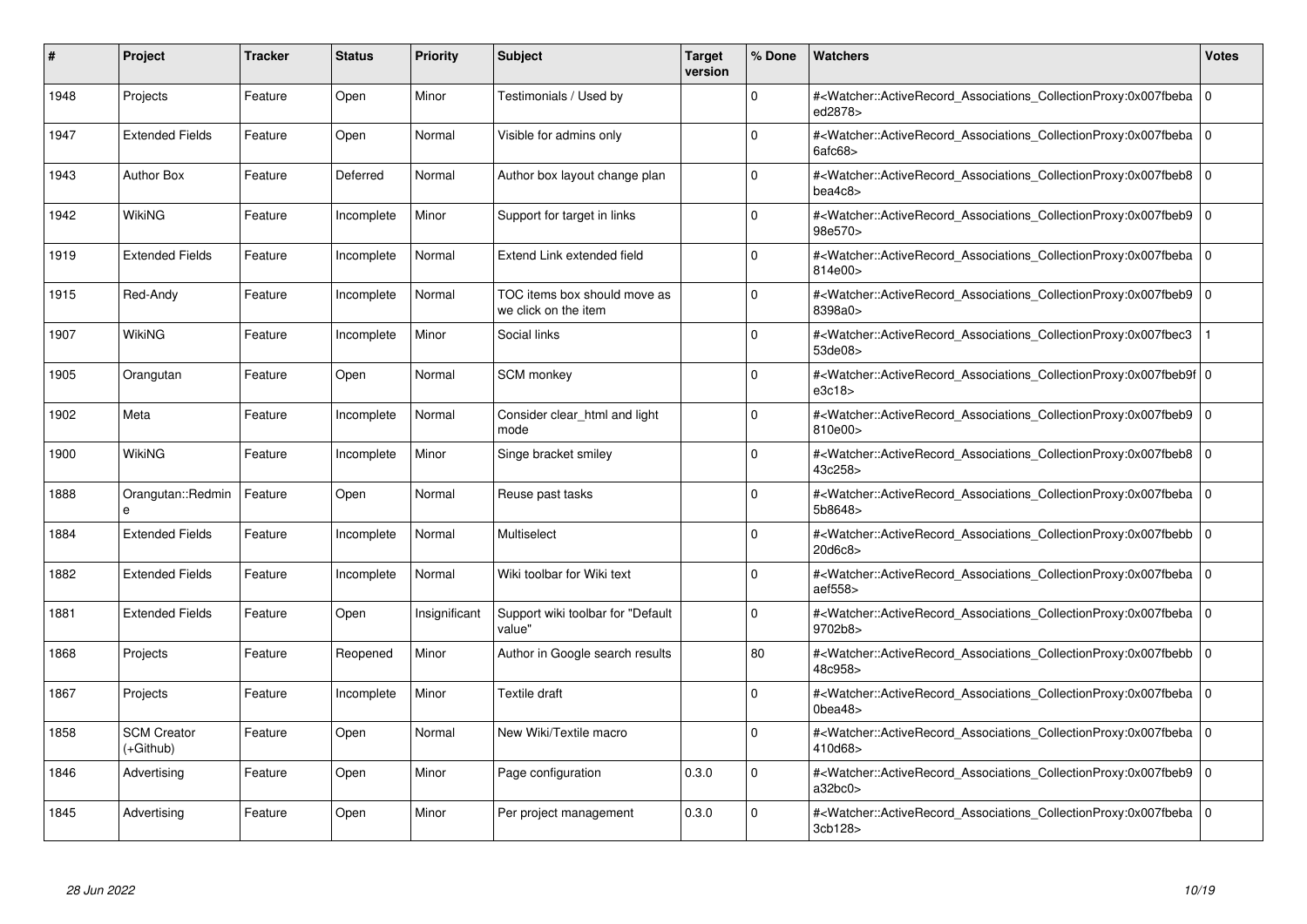| #    | Project                           | <b>Tracker</b> | <b>Status</b> | <b>Priority</b> | <b>Subject</b>                                      | <b>Target</b><br>version | % Done   | <b>Watchers</b>                                                                                                                                          | <b>Votes</b>   |
|------|-----------------------------------|----------------|---------------|-----------------|-----------------------------------------------------|--------------------------|----------|----------------------------------------------------------------------------------------------------------------------------------------------------------|----------------|
| 1842 | <b>Author Box</b>                 | Feature        | Open          | Normal          | Show multiple/all roles                             | 1.0.0                    | $\Omega$ | # <watcher::activerecord 0<br="" associations="" collectionproxy:0x007fbeb9f=""  ="">8e538&gt;</watcher::activerecord>                                   |                |
| 1837 | Projects                          | Feature        | Open          | Insignificant   | Andriy is now working on                            |                          | $\Omega$ | # <watcher::activerecord 0<br="" associations="" collectionproxy:0x007fbeba=""  ="">e1bda8&gt;</watcher::activerecord>                                   |                |
| 1831 | Projects                          | Feature        | Incomplete    | Minor           | Automatically include mail<br>conversations         |                          | $\Omega$ | # <watcher::activerecord_associations_collectionproxy:0x007fbeba 0<br="">e35460&gt;</watcher::activerecord_associations_collectionproxy:0x007fbeba>      |                |
| 1829 | Projects                          | Feature        | Open          | Normal          | A project generator from<br>templates               |                          | $\Omega$ | # <watcher::activerecord associations="" collectionproxy:0x007fbec3=""  <br="">9e2620&gt;</watcher::activerecord>                                        | $\mathbf 0$    |
| 1812 | <b>Author Box</b>                 | Feature        | Open          | Normal          | Custom fields support                               | 1.0.0                    | $\Omega$ | # <watcher::activerecord_associations_collectionproxy:0x007fbeb8 0<br=""  ="">d3e860&gt;</watcher::activerecord_associations_collectionproxy:0x007fbeb8> |                |
| 1804 | Projects                          | Feature        | Incomplete    | Insignificant   | Arrows (or similar solution) for<br>project menu    |                          | $\Omega$ | # <watcher::activerecord_associations_collectionproxy:0x007fbeb8  <br="">9ccce0</watcher::activerecord_associations_collectionproxy:0x007fbeb8>          | $\Omega$       |
| 1796 | Projects                          | Feature        | Open          | Normal          | <b>Translations helper</b>                          |                          | $\Omega$ | # <watcher::activerecord associations="" collectionproxy:0x007fbec3<br="">eb0710&gt;</watcher::activerecord>                                             | $\mathbf 0$    |
| 1793 | <b>SCM Creator</b><br>(+Github)   | Feature        | Incomplete    | Normal          | Allow the creation of non-local<br>repositories     |                          | $\Omega$ | # <watcher::activerecord_associations_collectionproxy:0x007fbeb9  <br="">db69b8</watcher::activerecord_associations_collectionproxy:0x007fbeb9>          | $\overline{c}$ |
| 1790 | Projects                          | Feature        | Open          | Normal          | Rotate logs                                         |                          | $\Omega$ | # <watcher::activerecord associations="" collectionproxy:0x007fbeb9=""  <br="">79f700&gt;</watcher::activerecord>                                        | $\mathbf 0$    |
| 1784 | Hooks Manager                     | Feature        | Open          | Normal          | Support per-project Ads                             |                          | $\Omega$ | # <watcher::activerecord associations="" collectionproxy:0x007fbeb9=""  <br="">a42bd8</watcher::activerecord>                                            | $\mathbf 0$    |
| 1771 | Sidebar Content                   | Feature        | Open          | Normal          | Global contents                                     | 0.2.0                    | $\Omega$ | # <watcher::activerecord_associations_collectionproxy:0x007fbeba 0<br=""  ="">136f98&gt;</watcher::activerecord_associations_collectionproxy:0x007fbeba> |                |
| 1757 | <b>SCM Creator</b><br>$(+Github)$ | Feature        | Incomplete    | Insignificant   | Allow subdirectories                                |                          | $\Omega$ | # <watcher::activerecord 0<br="" associations="" collectionproxy:0x007fbebaf=""  ="">32d40&gt;</watcher::activerecord>                                   |                |
| 1751 | Hooks Manager                     | Feature        | Incomplete    | Minor           | Support URL regexps to limit<br>pages               |                          | $\Omega$ | # <watcher::activerecord_associations_collectionproxy:0x007fbeba 0<br=""  ="">5d3790&gt;</watcher::activerecord_associations_collectionproxy:0x007fbeba> |                |
| 1747 | Projects                          | Feature        | Open          | Major           | Some kind of site usage plugin                      |                          | $\Omega$ | # <watcher::activerecord_associations_collectionproxy:0x007fbeba<br>281588&gt;</watcher::activerecord_associations_collectionproxy:0x007fbeba<br>        | $\Omega$       |
| 1739 | CD-Index                          | Feature        | Open          | Normal          | Debian package                                      |                          | $\Omega$ | # <watcher::activerecord associations="" collectionproxy:0x007fbeb9<br="">bd2110&gt;</watcher::activerecord>                                             |                |
| 1736 | CD-Index                          | Feature        | Open          | Normal          | Command-line options and<br>environmental variables |                          | $\Omega$ | # <watcher::activerecord_associations_collectionproxy:0x007fbeb8<br>45da20&gt;</watcher::activerecord_associations_collectionproxy:0x007fbeb8<br>        | $\mathbf 0$    |
| 1733 | CD-Index                          | Feature        | Open          | Normal          | Put more info about the media<br>into header        |                          | $\Omega$ | # <watcher::activerecord associations="" collectionproxy:0x007fbeb9<br="">3a49c0&gt;</watcher::activerecord>                                             | $\mathbf 0$    |
| 1725 | Red-Andy                          | Feature        | Deferred      | Normal          | Stick footer to the bottom of a<br>page             |                          | 50       | # <watcher::activerecord associations="" collectionproxy:0x007fbeba<br="">5a5b38&gt;</watcher::activerecord>                                             |                |
| 1723 | CD-Index                          | Feature        | Open          | Normal          | PHP module                                          |                          | $\Omega$ | # <watcher::activerecord associations="" collectionproxy:0x007fbec3=""  <br="">bb3260&gt;</watcher::activerecord>                                        | $\mathbf 0$    |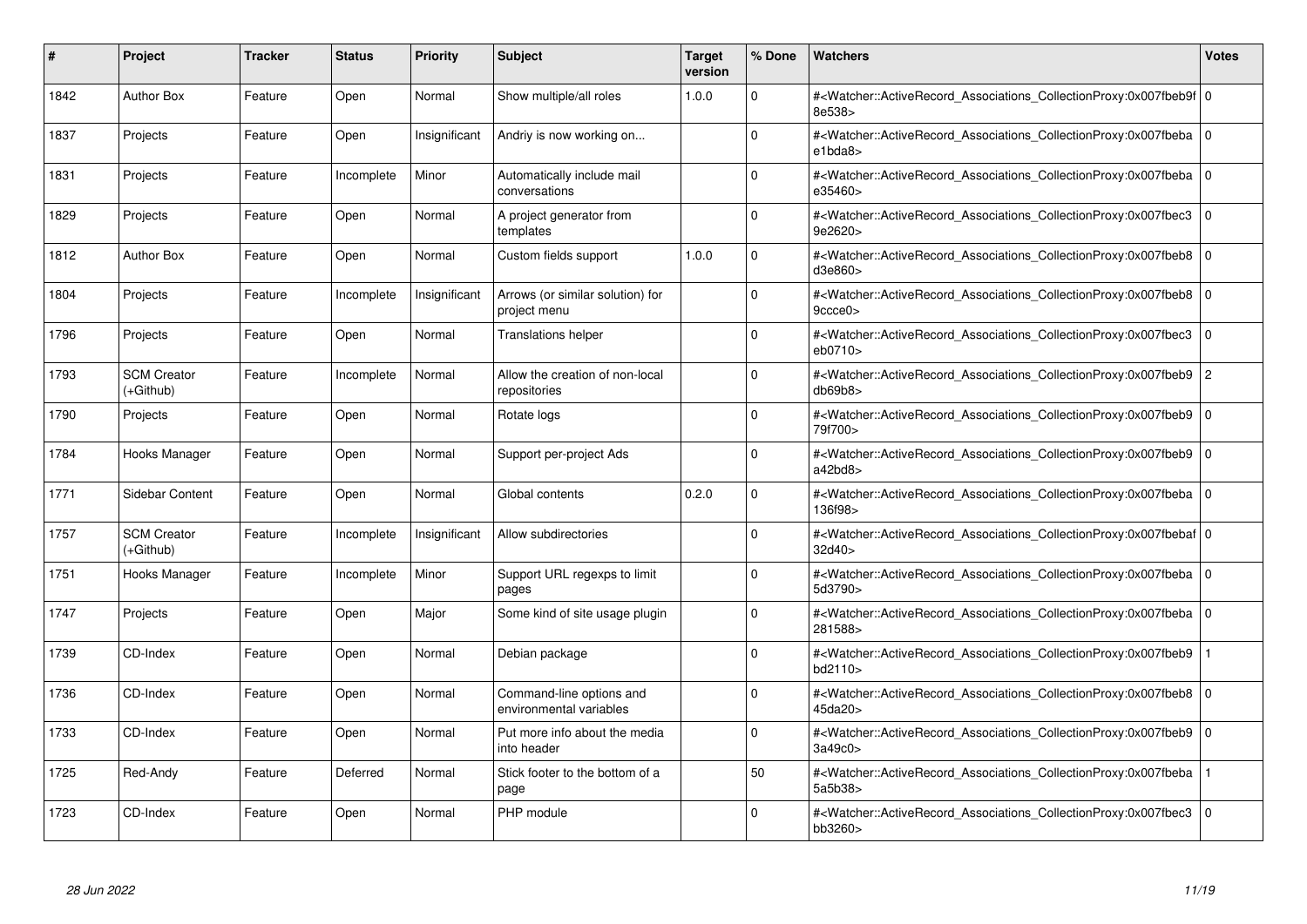| #    | <b>Project</b>         | <b>Tracker</b> | <b>Status</b> | <b>Priority</b> | <b>Subject</b>                                                                     | <b>Target</b><br>version | % Done      | <b>Watchers</b>                                                                                                                                          | <b>Votes</b> |
|------|------------------------|----------------|---------------|-----------------|------------------------------------------------------------------------------------|--------------------------|-------------|----------------------------------------------------------------------------------------------------------------------------------------------------------|--------------|
| 1722 | CD-Index               | Feature        | Open          | Major           | Separate common code into<br>library                                               |                          | $\Omega$    | # <watcher::activerecord associations="" collectionproxy:0x007fbeb8=""  <br="">439da0&gt;</watcher::activerecord>                                        | $\mathbf 0$  |
| 1721 | CD-Index               | Feature        | Open          | Minor           | Man page for cdfind                                                                |                          | $\Omega$    | # <watcher::activerecord_associations_collectionproxy:0x007fbec3<br>bc5b40</watcher::activerecord_associations_collectionproxy:0x007fbec3<br>            | $\mathbf 0$  |
| 1720 | CD-Index               | Feature        | Open          | Minor           | Man page for cdindex                                                               |                          | $\Omega$    | # <watcher::activerecord associations="" collectionproxy:0x007fbebb=""  <br="">340310&gt;</watcher::activerecord>                                        | $\mathbf 0$  |
| 1716 | Projects               | Feature        | In Progress   | Normal          | Orangutan video/chat demo                                                          |                          | 10          | # <watcher::activerecord associations="" collectionproxy:0x007fbeb9<br="">b55a20&gt;</watcher::activerecord>                                             | $\mathbf 0$  |
| 1695 | Sidebar Content        | Feature        | Open          | Normal          | Multiple contents                                                                  | 0.2.0                    | $\mathbf 0$ | # <watcher::activerecord_associations_collectionproxy:0x007fbebb<br>2df038&gt;</watcher::activerecord_associations_collectionproxy:0x007fbebb<br>        | $\mathbf 0$  |
| 1687 | Meta                   | Feature        | Open          | Normal          | Global Meta tags, Meta tags per<br>project and per page                            |                          | $\mathbf 0$ | # <watcher::activerecord_associations_collectionproxy:0x007fbebb 0<br=""  ="">0f6550</watcher::activerecord_associations_collectionproxy:0x007fbebb>     |              |
| 1638 | Orangutan              | Feature        | Open          | Major           | Orangutan bug reporting                                                            |                          | $\Omega$    | # <watcher::activerecord_associations_collectionproxy:0x007fbeb9<br>ccb260</watcher::activerecord_associations_collectionproxy:0x007fbeb9<br>            | $\mathbf 0$  |
| 1619 | Orangutan              | Feature        | Open          | Minor           | Avatar                                                                             |                          | $\mathbf 0$ | # <watcher::activerecord_associations_collectionproxy:0x007fbeba 2<br="">6e7be0&gt;</watcher::activerecord_associations_collectionproxy:0x007fbeba>      |              |
| 1614 | Orangutan              | Feature        | Open          | Minor           | <b>AIML</b>                                                                        |                          | $\Omega$    | # <watcher::activerecord_associations_collectionproxy:0x007fbec3 0<br=""  ="">8ff8c0&gt;</watcher::activerecord_associations_collectionproxy:0x007fbec3> |              |
| 1603 | Orangutan              | Feature        | Open          | Minor           | MegaHAL                                                                            |                          | $\Omega$    | # <watcher::activerecord associations="" collectionproxy:0x007fbec1<br="">36ee30&gt;</watcher::activerecord>                                             |              |
| 1577 | Orangutan              | Feature        | Open          | Minor           | Roster suggestions                                                                 |                          | $\mathbf 0$ | # <watcher::activerecord_associations_collectionproxy:0x007fbec0<br>c85588&gt;</watcher::activerecord_associations_collectionproxy:0x007fbec0<br>        | $\mathbf 0$  |
| 1464 | Orangutan              | Feature        | Open          | Minor           | Ability to see Orangutan logs for<br>a user                                        |                          | $\Omega$    | # <watcher::activerecord_associations_collectionproxy:0x007fbec0<br>a7f360&gt;</watcher::activerecord_associations_collectionproxy:0x007fbec0<br>        |              |
| 1352 | Orangutan::Redmin<br>e | Feature        | Open          | Minor           | Start date changing                                                                | 1.07                     | $\Omega$    | # <watcher::activerecord associations="" collectionproxy:0x007fbec0<br="">13a4a8</watcher::activerecord>                                                 | $\mathbf 0$  |
| 1337 | Orangutan::Redmin<br>e | Feature        | Incomplete    | Minor           | Automatic time tracking                                                            |                          | $\Omega$    | # <watcher::activerecord associations="" collectionproxy:0x007fbec1=""  <br="">a66be8&gt;</watcher::activerecord>                                        | $\Omega$     |
| 1104 | Orangutan::Redmin<br>e | Feature        | Incomplete    | Minor           | Automatic overtime tracking                                                        |                          | $\Omega$    | # <watcher::activerecord 0<br="" associations="" collectionproxy:0x007fbec0f=""  ="">8dc80&gt;</watcher::activerecord>                                   |              |
| 1083 | Orangutan::Redmin<br>e | Feature        | Open          | Minor           | Help context(s) for Redmine text   $1.08$<br>formatting syntax                     |                          | $\Omega$    | # <watcher::activerecord associations="" collectionproxy:0x007fbec1<br="">506e00&gt;</watcher::activerecord>                                             | $\mathbf 0$  |
| 1076 | Orangutan::Redmin<br>e | Feature        | Open          | Minor           | Due date setting context                                                           | 1.07                     | $\Omega$    | # <watcher::activerecord_associations_collectionproxy:0x007fbec0  <br="">2874c8&gt;</watcher::activerecord_associations_collectionproxy:0x007fbec0>      | $\Omega$     |
| 1028 | Orangutan              | Feature        | Incomplete    | Minor           | Recognizing English text<br>accidentally entered with<br>different keyboard layout |                          | $\Omega$    | # <watcher::activerecord associations="" collectionproxy:0x007fbec0<br="">071058&gt;</watcher::activerecord>                                             |              |
| 1022 | Orangutan::Redmin<br>e | Feature        | Incomplete    | Minor           | Changing issue status<br>depending on user presence                                |                          | $\Omega$    | # <watcher::activerecord_associations_collectionproxy:0x007fbec0<br>70c9f8&gt;</watcher::activerecord_associations_collectionproxy:0x007fbec0<br>        | $\Omega$     |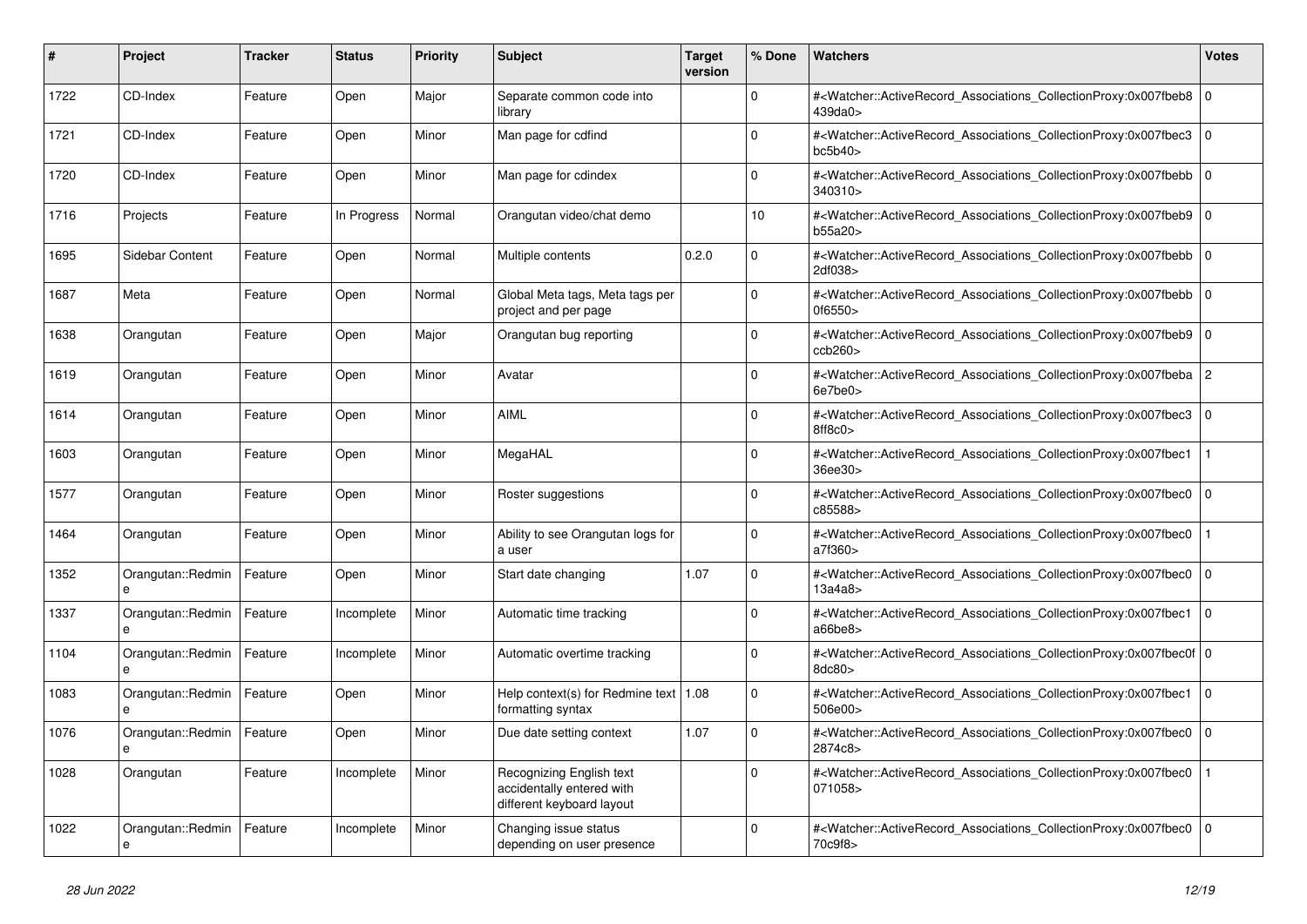| #    | <b>Project</b>                    | Tracker     | <b>Status</b> | <b>Priority</b> | <b>Subject</b>                                                                      | <b>Target</b><br>version | % Done      | <b>Watchers</b>                                                                                                                                              | <b>Votes</b>   |
|------|-----------------------------------|-------------|---------------|-----------------|-------------------------------------------------------------------------------------|--------------------------|-------------|--------------------------------------------------------------------------------------------------------------------------------------------------------------|----------------|
| 984  | Orangutan                         | Feature     | Open          | Minor           | Survey context                                                                      |                          | $\Omega$    | # <watcher::activerecord_associations_collectionproxy:0x007fbec0<br>9cdf48&gt;</watcher::activerecord_associations_collectionproxy:0x007fbec0<br>            | $\mathbf 0$    |
| 969  | Orangutan::Redmin<br>e            | Feature     | Open          | Minor           | Editing comments                                                                    | 1.08                     | $\Omega$    | # <watcher::activerecord_associations_collectionproxy:0x007fbec7<br>73e4b0&gt;</watcher::activerecord_associations_collectionproxy:0x007fbec7<br>            | $\overline{2}$ |
| 941  | Orangutan                         | Feature     | Open          | Minor           | Support Google calendar                                                             |                          | $\Omega$    | # <watcher::activerecord associations="" collectionproxy:0x007fbec0<br="">551c80&gt;</watcher::activerecord>                                                 | l O            |
| 935  | Orangutan                         | Feature     | Open          | Minor           | Invalid keyboard layout<br>translator                                               |                          | $\Omega$    | # <watcher::activerecord_associations_collectionproxy:0x007fbec1<br>0ff078</watcher::activerecord_associations_collectionproxy:0x007fbec1<br>                | $\Omega$       |
| 895  | Orangutan::Redmin<br>e            | Feature     | Open          | Normal          | Changing custom fields and<br>other issue properties                                | 1.07                     | $\Omega$    | # <watcher::activerecord_associations_collectionproxy:0x007fbec1<br>c4ef50</watcher::activerecord_associations_collectionproxy:0x007fbec1<br>                |                |
| 892  | Orangutan                         | Feature     | Open          | Minor           | Tip of the day / Did you know<br>that?                                              |                          | $\Omega$    | # <watcher::activerecord associations="" collectionproxy:0x007fbec7<br="">d37c68&gt;</watcher::activerecord>                                                 | l O            |
| 863  | Orangutan                         | Feature     | Open          | Minor           | Personal TODO list                                                                  |                          | $\Omega$    | # <watcher::activerecord associations="" collectionproxy:0x007fbec1<br="">1ac2c8</watcher::activerecord>                                                     | $\mathbf 0$    |
| 605  | Orangutan                         | Feature     | Open          | Minor           | SVN monkey                                                                          |                          | $\Omega$    | # <watcher::activerecord associations="" collectionproxy:0x007fbec1<br="">e89ce8&gt;</watcher::activerecord>                                                 |                |
| 558  | Orangutan                         | Feature     | Open          | Minor           | Jokes context                                                                       |                          | $\mathbf 0$ | # <watcher::activerecord_associations_collectionproxy:0x007fbec2<br>0b4a40&gt;</watcher::activerecord_associations_collectionproxy:0x007fbec2<br>            | $\overline{2}$ |
| 230  | Orangutan::Redmin                 | Feature     | Open          | Minor           | Starting task/time entry and new<br>issue at the same time                          |                          | $\Omega$    | # <watcher::activerecord_associations_collectionproxy:0x007fbec7<br>deb5b0<sub>&gt;</sub></watcher::activerecord_associations_collectionproxy:0x007fbec7<br> | 3              |
| 184  | Orangutan::Redmin<br>e            | Feature     | Open          | Minor           | Notifying about due date and<br>hours                                               | 1.07                     | $\Omega$    | # <watcher::activerecord_associations_collectionproxy:0x007fbec0<br>3e6878&gt;</watcher::activerecord_associations_collectionproxy:0x007fbec0<br>            | $\overline{2}$ |
| 181  | Orangutan::Redmin                 | Feature     | Open          | Normal          | Changing issue priority                                                             | 1.07                     | $\Omega$    | # <watcher::activerecord associations="" collectionproxy:0x007fbec0<br="">0d2100&gt;</watcher::activerecord>                                                 | $\mathbf{1}$   |
| 180  | Orangutan::Redmin<br>$\mathbf{a}$ | Feature     | Open          | Normal          | Issue status changing                                                               | 1.07                     | $\mathbf 0$ | # <watcher::activerecord_associations_collectionproxy:0x007fbec6f 3<br="">f6130</watcher::activerecord_associations_collectionproxy:0x007fbec6f>             |                |
| 170  | Orangutan::Redmin<br>e            | Feature     | Open          | Minor           | Issue creation                                                                      | 1.06                     | $\Omega$    | # <watcher::activerecord_associations_collectionproxy:0x007fbec6 2<br="">d90da0&gt;</watcher::activerecord_associations_collectionproxy:0x007fbec6>          |                |
| 128  | Orangutan                         | Feature     | Open          | Major           | Reminder, organizer and<br>scheduler                                                | 1.06                     | $\mathbf 0$ | # <watcher::activerecord_associations_collectionproxy:0x007fbec6<br>e91c68&gt;</watcher::activerecord_associations_collectionproxy:0x007fbec6<br>            | $\overline{2}$ |
| 124  | Orangutan::Redmin<br>e            | Feature     | Open          | Minor           | Let users specify what they did<br>during a break by answering on<br>break question |                          | $\Omega$    | # <watcher::activerecord_associations_collectionproxy:0x007fbec6 3<br="">78a460&gt;</watcher::activerecord_associations_collectionproxy:0x007fbec6>          |                |
| 26   | Orangutan                         | Feature     | Open          | Normal          | It would be greate to have a<br>reminder                                            | 1.06                     | $\Omega$    | # <watcher::activerecord 0<br="" associations="" collectionproxy:0x007fbec5=""  ="">b19410&gt;</watcher::activerecord>                                       |                |
| 20   | Orangutan::Redmin<br>e            | Feature     | Open          | Minor           | Let user specify what he did<br>during a break                                      |                          | $\mathbf 0$ | # <watcher::activerecord_associations_collectionproxy:0x007fbec5<br>3d2a08&gt;</watcher::activerecord_associations_collectionproxy:0x007fbec5<br>            | $\overline{0}$ |
| 2441 | <b>Project Sections</b>           | Improvement | Incomplete    | Minor           | Option to collapse section                                                          |                          | $\Omega$    | # <watcher::activerecord_associations_collectionproxy:0x007fbec4<br>d370b8&gt;</watcher::activerecord_associations_collectionproxy:0x007fbec4<br>            | $\Omega$       |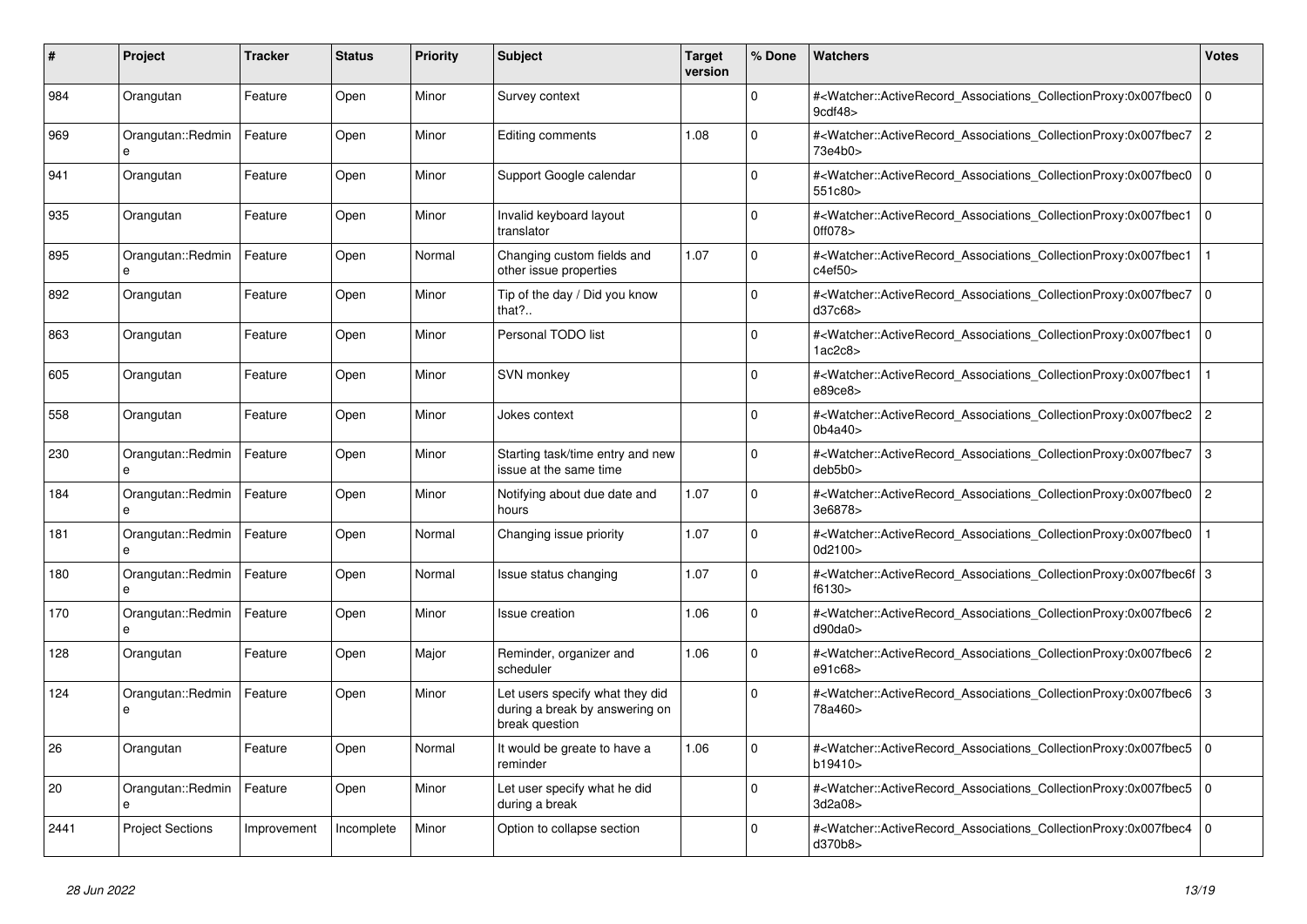| #    | Project                 | Tracker     | <b>Status</b> | <b>Priority</b> | <b>Subject</b>                                            | <b>Target</b><br>version | % Done      | <b>Watchers</b>                                                                                                                                                         | <b>Votes</b> |
|------|-------------------------|-------------|---------------|-----------------|-----------------------------------------------------------|--------------------------|-------------|-------------------------------------------------------------------------------------------------------------------------------------------------------------------------|--------------|
| 2431 | Projects                | Improvement | <b>New</b>    | Normal          | Fix location of known hosts for<br>www-data               |                          | $\Omega$    | # <watcher::activerecord 0<br="" associations="" collectionproxy:0x00557da5=""  ="">c40068&gt;</watcher::activerecord>                                                  |              |
| 2401 | <b>Project Sections</b> | Improvement | Open          | Normal          | Section support for Extended<br>Fields                    |                          | $\Omega$    | # <watcher::activerecord_associations_collectionproxy:0x00557da5 0<br=""  ="">a78cf8</watcher::activerecord_associations_collectionproxy:0x00557da5>                    |              |
| 2247 | <b>RedPress</b>         | Improvement | Open          | Normal          | Redirect back after logout                                |                          | $\Omega$    | # <watcher::activerecord associations="" collectionproxy:0x007fbec3<br="">75a358&gt;</watcher::activerecord>                                                            | $\mathbf{0}$ |
| 2245 | RedWord                 | Improvement | Open          | Normal          | Hellip in project titles                                  |                          | $\Omega$    | # <watcher::activerecord associations="" collectionproxy:0x007fbeb8=""  <br="">bd5a00&gt;</watcher::activerecord>                                                       | $\mathbf 0$  |
| 2244 | WordMine                | Improvement | Incomplete    | Normal          | Import the project on blog index<br>open                  |                          | $\Omega$    | # <watcher::activerecord_associations_collectionproxy:0x007fbeba 0<br="">08be90&gt;</watcher::activerecord_associations_collectionproxy:0x007fbeba>                     |              |
| 2243 | RedWord                 | Improvement | New           | Normal          | Show unapproved comments<br>for admins                    |                          | $\Omega$    | # <watcher::activerecord 0<br="" associations="" collectionproxy:0x007fbeba=""  ="">3d48e0&gt;</watcher::activerecord>                                                  |              |
| 2160 | <b>WikiNG</b>           | Improvement | Incomplete    | Normal          | Rename {{version}} to {{hidden}}                          |                          | $\Omega$    | # <watcher::activerecord_associations_collectionproxy:0x007fbeba 0<br=""  ="">5f6ba0&gt;</watcher::activerecord_associations_collectionproxy:0x007fbeba>                |              |
| 2106 | Projects                | Improvement | Incomplete    | Minor           | Gravatar upload                                           |                          | $\Omega$    | # <watcher::activerecord associations="" collectionproxy:0x007fbeb9=""  <br="">124808&gt;</watcher::activerecord>                                                       | $\mathbf 0$  |
| 2086 | Projects                | Improvement | Incomplete    | Minor           | Latest stable version                                     |                          | $\Omega$    | # <watcher::activerecord_associations_collectionproxy:0x007fbeba 0<br=""  ="">4c3f80&gt;</watcher::activerecord_associations_collectionproxy:0x007fbeba>                |              |
| 2037 | Projects                | Improvement | Open          | Minor           | Completeness bars on start<br>page                        |                          | $\Omega$    | # <watcher::activerecord associations="" collectionproxy:0x007fbeb8<br="">809fe8&gt;</watcher::activerecord>                                                            | $\Omega$     |
| 2035 | Orangutan               | Improvement | Open          | Minor           | Direct communication between<br>a monkey and Orangutan    | 1.06                     | $\Omega$    | # <watcher::activerecord 0<br="" associations="" collectionproxy:0x007fbeb9=""  ="">cb2c10<sub>&gt;</sub></watcher::activerecord>                                       |              |
| 2032 | Projects                | Improvement | Open          | Minor           | Quick way to submit Orangutan<br>omission                 |                          | $\Omega$    | # <watcher::activerecord associations="" collectionproxy:0x007fbebb=""  <br="">1c1de0</watcher::activerecord>                                                           | $\Omega$     |
| 2031 | Projects                | Improvement | Open          | Minor           | News sidebar                                              |                          | $\Omega$    | # <watcher::activerecord associations="" collectionproxy:0x007fbec3<br="">7a22e8&gt;</watcher::activerecord>                                                            | $\mathbf 0$  |
| 2021 | Projects                | Improvement | Incomplete    | Major           | Spam protect                                              |                          | $\mathbf 0$ | # <watcher::activerecord_associations_collectionproxy:0x007fbeba 0<br=""  ="">30cf98&gt;</watcher::activerecord_associations_collectionproxy:0x007fbeba>                |              |
| 1990 | Projects                | Improvement | Incomplete    | Minor           | anti notificatin spam - fine<br>grained mail distribution |                          | $\Omega$    | # <watcher::activerecord_associations_collectionproxy:0x007fbeb9<br><math>0</math>ce<math>110</math></watcher::activerecord_associations_collectionproxy:0x007fbeb9<br> |              |
| 1988 | Orangutan               | Improvement | Incomplete    | Normal          | Multithreading                                            |                          | $\Omega$    | # <watcher::activerecord 0<br="" associations="" collectionproxy:0x007fbeba=""  ="">326100&gt;</watcher::activerecord>                                                  |              |
| 1969 | Projects                | Improvement | Open          | Normal          | Vote plugin                                               |                          | $\Omega$    | # <watcher::activerecord_associations_collectionproxy:0x007fbeba  <br="">672200&gt;</watcher::activerecord_associations_collectionproxy:0x007fbeba>                     | $\mathbf 0$  |
| 1899 | WikiNG                  | Improvement | Incomplete    | Minor           | Ignore conditions on preview                              |                          | $\Omega$    | # <watcher::activerecord associations="" collectionproxy:0x007fbec3<br="">dcbdb8&gt;</watcher::activerecord>                                                            | $\mathbf{0}$ |
| 1891 | Projects                | Improvement | Open          | Normal          | Add BASH & Perl CodeRay<br>scanners                       |                          | $\Omega$    | # <watcher::activerecord_associations_collectionproxy:0x007fbeba 0<br=""  ="">7eabf0&gt;</watcher::activerecord_associations_collectionproxy:0x007fbeba>                |              |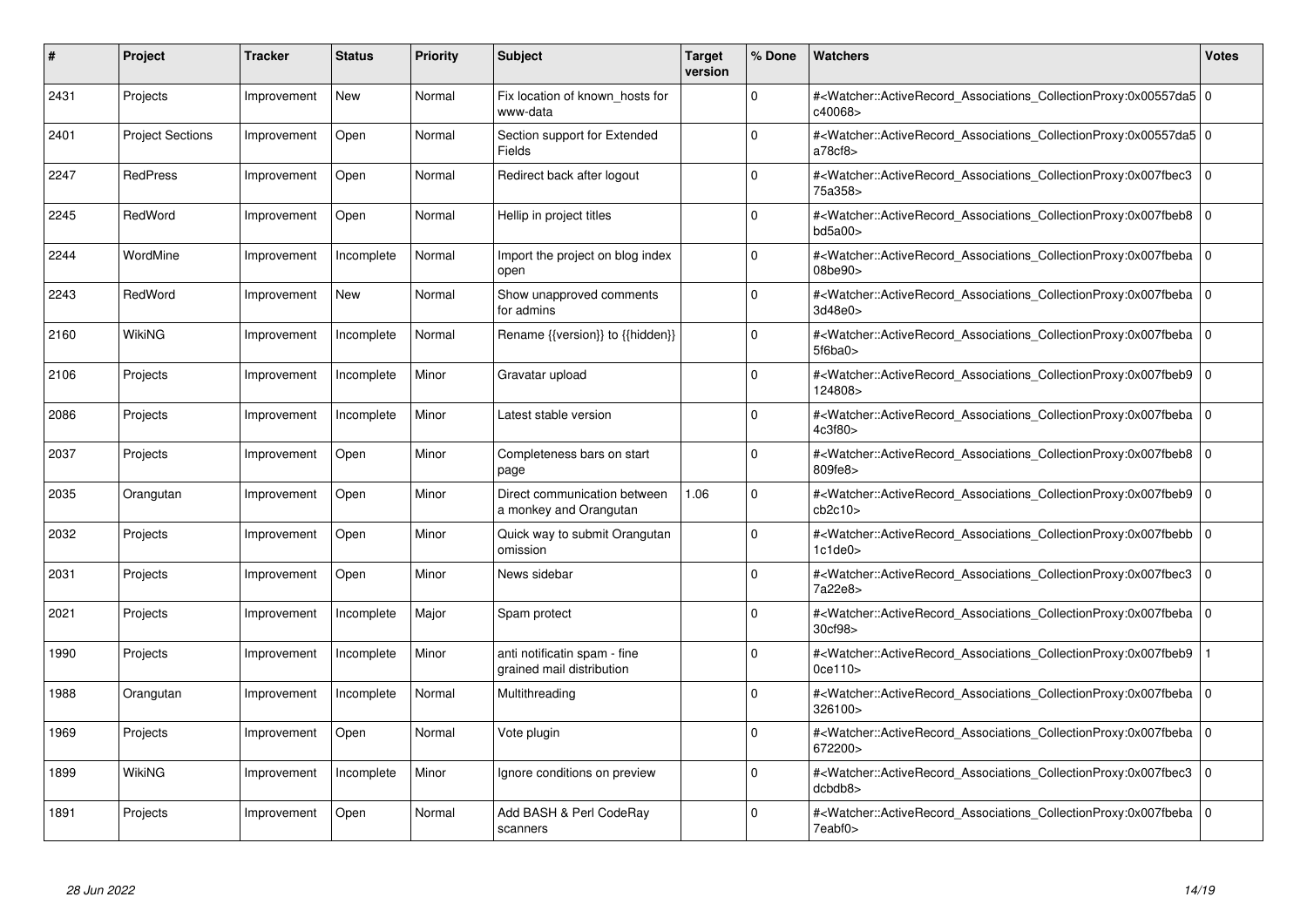| #    | Project                | <b>Tracker</b> | <b>Status</b> | <b>Priority</b> | <b>Subject</b>                                                        | <b>Target</b><br>version | % Done      | Watchers                                                                                                                                                                       | <b>Votes</b> |
|------|------------------------|----------------|---------------|-----------------|-----------------------------------------------------------------------|--------------------------|-------------|--------------------------------------------------------------------------------------------------------------------------------------------------------------------------------|--------------|
| 1682 | Orangutan              | Improvement    | Open          | Normal          | Take into account if time<br>tracking module is enabled               | 1.06                     | $\Omega$    | # <watcher::activerecord_associations_collectionproxy:0x007fbeb9<br>5b79b0&gt;</watcher::activerecord_associations_collectionproxy:0x007fbeb9<br>                              | $\mathbf{0}$ |
| 1678 | Orangutan::Redmin<br>e | Improvement    | Open          | Normal          | Suggest changing issue when<br>default issue is closed                | 1.07                     | $\Omega$    | # <watcher::activerecord_associations_collectionproxy:0x007fbeb9  <br="">826430&gt;</watcher::activerecord_associations_collectionproxy:0x007fbeb9>                            | $\mathbf 0$  |
| 1622 | Orangutan::Redmin<br>e | Improvement    | Incomplete    | Normal          | Support rest_hours column                                             |                          | $\Omega$    | # <watcher::activerecord_associations_collectionproxy:0x007fbeb9 0<br=""  ="">d91988&gt;</watcher::activerecord_associations_collectionproxy:0x007fbeb9>                       |              |
| 1620 | Orangutan              | Improvement    | Open          | Normal          | Fix foreign handlers API                                              | 2.00                     | $\Omega$    | # <watcher::activerecord_associations_collectionproxy:0x007fbeba 0<br="">4d8610&gt;</watcher::activerecord_associations_collectionproxy:0x007fbeba>                            |              |
| 1615 | Orangutan::Redmin<br>e | Improvement    | Open          | Minor           | Notify assignee when new<br>watcher is added                          | 1.06                     | $\Omega$    | # <watcher::activerecord_associations_collectionproxy:0x007fbeb8<br>dd3c30<sub>&gt;</sub></watcher::activerecord_associations_collectionproxy:0x007fbeb8<br>                   |              |
| 1609 | Orangutan::Redmin<br>e | Improvement    | Open          | Normal          | Use text similarity score when<br>suggesting renaming or<br>replacing | 1.07                     | $\Omega$    | # <watcher::activerecord_associations_collectionproxy:0x007fbeb9  <br="">c49508&gt;</watcher::activerecord_associations_collectionproxy:0x007fbeb9>                            | $\mathbf 0$  |
| 1604 | Orangutan::Redmin<br>e | Improvement    | Open          | Normal          | Notify also about other<br>important events on subscribed<br>projects | 1.06                     | $\Omega$    | # <watcher::activerecord_associations_collectionproxy:0x007fbec3 0<br="">cef818</watcher::activerecord_associations_collectionproxy:0x007fbec3>                                |              |
| 1602 | Orangutan::Redmin      | Improvement    | Open          | Major           | Textile support                                                       | 1.07                     | $\Omega$    | # <watcher::activerecord_associations_collectionproxy:0x007fbeba 0<br=""  ="">311b10</watcher::activerecord_associations_collectionproxy:0x007fbeba>                           |              |
| 1597 | Orangutan::Redmin      | Improvement    | Open          | Normal          | Support Redmine 1.1.0 "No<br>events"                                  | 1.08                     | $\Omega$    | # <watcher::activerecord_associations_collectionproxy:0x007fbeb9  <br="">34c090&gt;</watcher::activerecord_associations_collectionproxy:0x007fbeb9>                            | $\mathbf 0$  |
| 1586 | Orangutan              | Improvement    | Open          | Normal          | Installation command line helper                                      | 1.08                     | $\Omega$    | # <watcher::activerecord_associations_collectionproxy:0x007fbebb  <br="">109600&gt;</watcher::activerecord_associations_collectionproxy:0x007fbebb>                            | $\Omega$     |
| 1466 | Orangutan::Redmin<br>e | Improvement    | Open          | Normal          | Hyperlinks in notifications                                           |                          | $\Omega$    | # <watcher::activerecord_associations_collectionproxy:0x007fbeba 0<br=""  ="">dfd1f0</watcher::activerecord_associations_collectionproxy:0x007fbeba>                           |              |
| 1298 | Orangutan              | Improvement    | Open          | Normal          | Context help for some<br>Orangutan messages                           |                          | $\Omega$    | # <watcher::activerecord_associations_collectionproxy:0x007fbeba 0<br=""  ="">475<sub>b</sub>f0<sub>&gt;</sub></watcher::activerecord_associations_collectionproxy:0x007fbeba> |              |
| 1159 | Orangutan::Redmin<br>e | Improvement    | Open          | Minor           | Support using numbers for<br>project list                             |                          | $\Omega$    | # <watcher::activerecord_associations_collectionproxy:0x007fbeba  <br="">33f538&gt;</watcher::activerecord_associations_collectionproxy:0x007fbeba>                            | $\mathbf 0$  |
| 1107 | Orangutan::Redmin<br>e | Improvement    | Open          | Minor           | Change default<br>project/issue/activity if no task is<br>available   |                          | $\Omega$    | # <watcher::activerecord_associations_collectionproxy:0x007fbeb9  <br="">bd8740&gt;</watcher::activerecord_associations_collectionproxy:0x007fbeb9>                            | $\mathbf 0$  |
| 1089 | Orangutan              | Improvement    | Open          | Minor           | Migrate to contexts<br>dependencies/relations from<br>weights         | 2.00                     | $\Omega$    | # <watcher::activerecord_associations_collectionproxy:0x007fbeb9  <br="">75c338&gt;</watcher::activerecord_associations_collectionproxy:0x007fbeb9>                            | $\mathbf 0$  |
| 1051 | Orangutan::Redmin<br>e | Improvement    | Open          | Minor           | Allow applying only some tasks<br>by number from suggested list       | 1.08                     | $\mathbf 0$ | # <watcher::activerecord 0<br="" associations="" collectionproxy:0x007fbebb="">2d0c18&gt;</watcher::activerecord>                                                              |              |
| 1038 | Orangutan::Redmin      | Improvement    | Open          | Minor           | More flexible syntax for adding<br>past tasks/entries                 |                          | $\mathbf 0$ | # <watcher::activerecord_associations_collectionproxy:0x007fbeb9 0<br="">cd21f0</watcher::activerecord_associations_collectionproxy:0x007fbeb9>                                |              |
| 1029 | Orangutan::Redmin<br>e | Improvement    | Open          | Minor           | Respect user's Redmine<br>notifications settings                      | 1.06                     | 0           | # <watcher::activerecord_associations_collectionproxy:0x007fbeb9 0<br="">93d0d0&gt;</watcher::activerecord_associations_collectionproxy:0x007fbeb9>                            |              |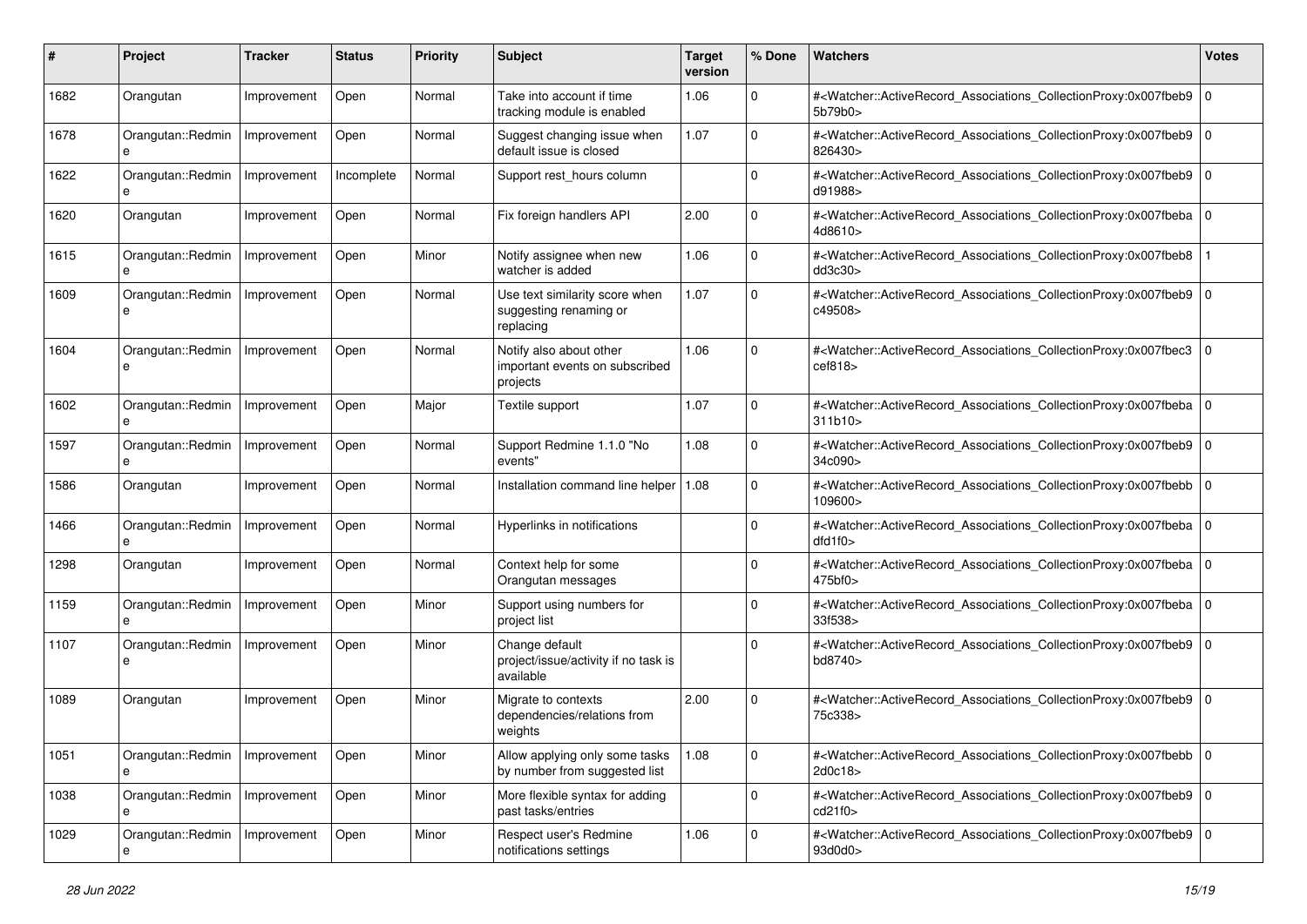| #    | <b>Project</b>         | Tracker     | <b>Status</b> | <b>Priority</b> | <b>Subject</b>                                             | <b>Target</b><br>version | % Done   | <b>Watchers</b>                                                                                                                                           | <b>Votes</b> |
|------|------------------------|-------------|---------------|-----------------|------------------------------------------------------------|--------------------------|----------|-----------------------------------------------------------------------------------------------------------------------------------------------------------|--------------|
| 973  | Orangutan::Redmin<br>e | Improvement | Open          | Minor           | Issue description change<br>notification                   | 1.08                     | $\Omega$ | # <watcher::activerecord_associations_collectionproxy:0x007fbeb9f 0<br=""  ="">71d20&gt;</watcher::activerecord_associations_collectionproxy:0x007fbeb9f> |              |
| 971  | Orangutan::Redmin<br>e | Improvement | Incomplete    | Minor           | Confirm before taking text as a<br>task/entry description  |                          | $\Omega$ | # <watcher::activerecord_associations_collectionproxy:0x007fbeb9f<br>05058&gt;</watcher::activerecord_associations_collectionproxy:0x007fbeb9f<br>        |              |
| 936  | Orangutan              | Improvement | In Progress   | Normal          | Documentation                                              |                          | 30       | # <watcher::activerecord 0<br="" associations="" collectionproxy:0x007fbeba=""  ="">51e548&gt;</watcher::activerecord>                                    |              |
| 918  | Orangutan              | Improvement | Open          | Normal          | Profiler/optimization                                      | 1.07                     | $\Omega$ | # <watcher::activerecord_associations_collectionproxy:0x007fbebb<br>30c420</watcher::activerecord_associations_collectionproxy:0x007fbebb<br>             | $\mathbf 0$  |
| 862  | Orangutan              | Improvement | Open          | Minor           | Support user first and last name<br>in requests            | 2.00                     | $\Omega$ | # <watcher::activerecord_associations_collectionproxy:0x007fbeb9<br>6b8120&gt;</watcher::activerecord_associations_collectionproxy:0x007fbeb9<br>         | $\Omega$     |
| 512  | Orangutan::Redmin<br>e | Improvement | In Progress   | Normal          | Detect lunch time when<br>suggesting tasks                 | 1.07                     | 50       | # <watcher::activerecord associations="" collectionproxy:0x007fbeba=""  <br="">165438&gt;</watcher::activerecord>                                         | 3            |
| 192  | Orangutan              | Improvement | Open          | Major           | SQL optimization                                           | 1.07                     | $\Omega$ | # <watcher::activerecord associations="" collectionproxy:0x007fbeba<br="">1171e8&gt;</watcher::activerecord>                                              | $\mathbf 0$  |
| 189  | Orangutan::Redmin<br>e | Improvement | Open          | Minor           | Avoid taking text as a comment<br>for the task             |                          | $\Omega$ | # <watcher::activerecord_associations_collectionproxy:0x007fbeba<br>5e8b68&gt;</watcher::activerecord_associations_collectionproxy:0x007fbeba<br>         |              |
| 2293 | WikiNG                 | Enhancement | Open          | Minor           | Extended user column                                       |                          | $\Omega$ | # <watcher::activerecord_associations_collectionproxy:0x007fbec3  <br="">c12ff8&gt;</watcher::activerecord_associations_collectionproxy:0x007fbec3>       | $\mathbf 0$  |
| 2234 | WikiNG                 | Enhancement | Incomplete    | Minor           | Avatars in user links?                                     |                          | $\Omega$ | # <watcher::activerecord associations="" collectionproxy:0x007fbeb8<br="">2c1568&gt;</watcher::activerecord>                                              | $\mathbf 0$  |
| 2088 | WikiNG                 | Enhancement | Open          | Normal          | Add WikiNG buttons<br>everywhere to the editing<br>toolbar |                          | $\Omega$ | # <watcher::activerecord_associations_collectionproxy:0x007fbec3<br>aa2420&gt;</watcher::activerecord_associations_collectionproxy:0x007fbec3<br>         |              |
| 2080 | Projects               | Enhancement | New           | Normal          | Turkish translation                                        |                          | $\Omega$ | # <watcher::activerecord 0<br="" associations="" collectionproxy:0x007fbeb9=""  ="">05d500&gt;</watcher::activerecord>                                    |              |
| 2036 | Projects               | Enhancement | Open          | Minor           | Global news                                                |                          | $\Omega$ | # <watcher::activerecord_associations_collectionproxy:0x007fbeb8  <br="">7ca2d0&gt;</watcher::activerecord_associations_collectionproxy:0x007fbeb8>       | $\Omega$     |
| 1994 | WikiNG                 | Enhancement | Incomplete    | Normal          | Inline warnings, tips etc                                  |                          | $\Omega$ | # <watcher::activerecord 0<br="" associations="" collectionproxy:0x007fbeb8f=""  ="">adad8&gt;</watcher::activerecord>                                    |              |
| 1921 | Orangutan              | Enhancement | Open          | Minor           | <b>RSS monkey</b>                                          |                          | $\Omega$ | # <watcher::activerecord_associations_collectionproxy:0x007fbeba 0<br=""  ="">195980&gt;</watcher::activerecord_associations_collectionproxy:0x007fbeba>  |              |
| 1913 | WikiNG                 | Enhancement | Incomplete    | Minor           | External Debian/Ubuntu bugs                                |                          | $\Omega$ | # <watcher::activerecord_associations_collectionproxy:0x007fbeb8  <br="">3841d0&gt;</watcher::activerecord_associations_collectionproxy:0x007fbeb8>       | $\Omega$     |
| 1909 | Orangutan              | Enhancement | Incomplete    | Minor           | Orangutan::Kayako                                          |                          | $\Omega$ | # <watcher::activerecord 0<br="" associations="" collectionproxy:0x007fbec3=""  ="">9e8b38&gt;</watcher::activerecord>                                    |              |
| 1906 | WikiNG                 | Enhancement | Incomplete    | Minor           | External Redmine links                                     |                          | $\Omega$ | # <watcher::activerecord_associations_collectionproxy:0x007fbeb9<br>5f0170&gt;</watcher::activerecord_associations_collectionproxy:0x007fbeb9<br>         |              |
| 1893 | Orangutan              | Enhancement | Open          | Minor           | Twitter monkey                                             |                          | $\Omega$ | # <watcher::activerecord_associations_collectionproxy:0x007fbeba  <br="">ecb078</watcher::activerecord_associations_collectionproxy:0x007fbeba>           | $\mathbf 0$  |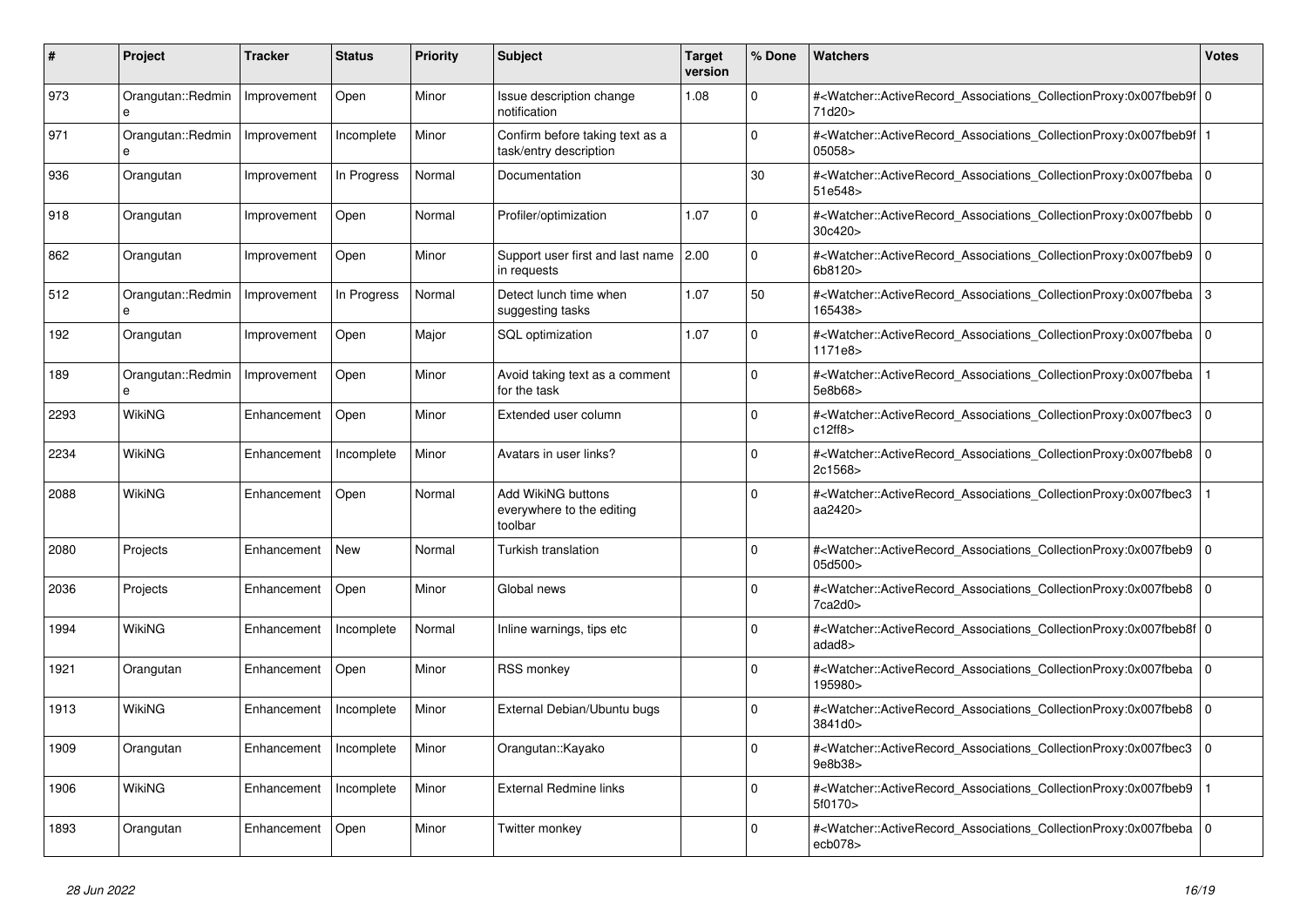| #       | <b>Project</b>         | Tracker     | <b>Status</b> | <b>Priority</b> | <b>Subject</b>                                                      | <b>Target</b><br>version | % Done       | <b>Watchers</b>                                                                                                                                                             | <b>Votes</b>   |
|---------|------------------------|-------------|---------------|-----------------|---------------------------------------------------------------------|--------------------------|--------------|-----------------------------------------------------------------------------------------------------------------------------------------------------------------------------|----------------|
| 1704    | Orangutan::Redmin<br>e | Enhancement | Open          | Minor           | Notify about votes                                                  | 1.06                     | $\Omega$     | # <watcher::activerecord_associations_collectionproxy:0x007fbeba<br>00d1f8&gt;</watcher::activerecord_associations_collectionproxy:0x007fbeba<br>                           | $\Omega$       |
| 1624    | Orangutan              | Enhancement | Open          | Normal          | ChiliProject support                                                |                          | $\mathbf{0}$ | # <watcher::activerecord_associations_collectionproxy:0x007fbec3<br><math>b</math>f1e48<math>&gt;</math></watcher::activerecord_associations_collectionproxy:0x007fbec3<br> | $\overline{0}$ |
| 1618    | Orangutan              | Enhancement | Open          | Minor           | Support subrequests in single<br>request message                    | 2.00                     | $\mathbf 0$  | # <watcher::activerecord associations="" collectionproxy:0x007fbeba<br="">3<sub>be1f8</sub></watcher::activerecord>                                                         |                |
| 1616    | Orangutan::Redmin      | Enhancement | Open          | Normal          | Redmine notification for<br>changes made in Orangutan               | 1.08                     | $\Omega$     | # <watcher::activerecord_associations_collectionproxy:0x007fbec3<br>dbafb8</watcher::activerecord_associations_collectionproxy:0x007fbec3<br>                               |                |
| 1601    | Orangutan              | Enhancement | Incomplete    | Normal          | Configuring contexts weights                                        | 2.00                     | $\mathbf 0$  | # <watcher::activerecord_associations_collectionproxy:0x007fbeb8 0<br="">5bcb00&gt;</watcher::activerecord_associations_collectionproxy:0x007fbeb8>                         |                |
| 1600    | Orangutan              | Enhancement | Open          | Minor           | Change configuration file format 2.00                               |                          | $\Omega$     | # <watcher::activerecord_associations_collectionproxy:0x007fbeb9 0<br=""  ="">59e258&gt;</watcher::activerecord_associations_collectionproxy:0x007fbeb9>                    |                |
| 1596    | Orangutan::Redmin      | Enhancement | Open          | Minor           | PostgreSQL                                                          | 1.08                     | $\Omega$     | # <watcher::activerecord associations="" collectionproxy:0x007fbeba<br="">466970&gt;</watcher::activerecord>                                                                | $\Omega$       |
| 1562    | Orangutan              | Enhancement | Open          | Normal          | Localisation                                                        | 2.00                     | $\Omega$     | # <watcher::activerecord_associations_collectionproxy:0x007fbeba 0<br=""  ="">496f30&gt;</watcher::activerecord_associations_collectionproxy:0x007fbeba>                    |                |
| 1465    | Orangutan              | Enhancement | Open          | Minor           | Pagination                                                          |                          | $\Omega$     | # <watcher::activerecord associations="" collectionproxy:0x007fbec3<br="">815f40&gt;</watcher::activerecord>                                                                | l 0            |
| 1075    | Orangutan              | Enhancement | In Progress   | Minor           | Separate Orangutan core<br>(reusable bot code) from<br>Redmine code | 2.00                     | $\Omega$     | # <watcher::activerecord_associations_collectionproxy:0x007fbeba<br>64bb00&gt;</watcher::activerecord_associations_collectionproxy:0x007fbeba<br>                           | $\mathbf 0$    |
| 1040    | Orangutan::Redmin<br>e | Enhancement | Open          | Normal          | Support all Redmine notification<br>types                           | 1.06                     | $\Omega$     | # <watcher::activerecord 0<br="" associations="" collectionproxy:0x007fbeba=""  ="">049090&gt;</watcher::activerecord>                                                      |                |
| 994     | Orangutan              | Enhancement | Open          | Minor           | Topics or response modes                                            | 2.00                     | $\mathbf 0$  | # <watcher::activerecord associations="" collectionproxy:0x007fbeb8<br="">5a1c38&gt;</watcher::activerecord>                                                                | l 0            |
| 974     | Orangutan              | Enhancement | Open          | Minor           | Rich text/formatting support                                        | 2.00                     | $\mathbf 0$  | # <watcher::activerecord_associations_collectionproxy:0x007fbec3<br>9700c0&gt;</watcher::activerecord_associations_collectionproxy:0x007fbec3<br>                           | 3              |
| 910     | Orangutan              | Enhancement | Open          | Minor           | Subjects or make Orangutan<br>remember issue id, project etc        | 2.00                     | $\Omega$     | # <watcher::activerecord associations="" collectionproxy:0x007fbeb9<br="">996fb8</watcher::activerecord>                                                                    | $\overline{0}$ |
| 864     | Orangutan::Redmin<br>e | Enhancement | Open          | Normal          | Custom issues list format                                           | 1.07                     | $\Omega$     | # <watcher::activerecord associations="" collectionproxy:0x007fbeba<br="">d8d238&gt;</watcher::activerecord>                                                                | $\Omega$       |
| 215     | Orangutan::Redmin<br>e | Enhancement | Incomplete    | Minor           | Support issue subject as an<br>answer to the issue questions        |                          | $\mathbf 0$  | # <watcher::activerecord_associations_collectionproxy:0x007fbeb8<br>e22c68&gt;</watcher::activerecord_associations_collectionproxy:0x007fbeb8<br>                           | $\Omega$       |
| ISSUE-1 | <b>ISSUE-id</b>        | Support     | Deferred      | Minor           | Need a function to display issue<br>id                              |                          | $\Omega$     | # <watcher::activerecord_associations_collectionproxy:0x007fbeb8 0<br="">44d760&gt;</watcher::activerecord_associations_collectionproxy:0x007fbeb8>                         |                |
| 2439    | Red-Andy               | Support     | In Progress   | Normal          | Text color in add menu (+) is too   1.10<br>dark                    |                          | 90           | # <watcher::activerecord 0<br="" associations="" collectionproxy:0x007fbeb9f=""  ="">fcb78</watcher::activerecord>                                                          |                |
| 2435    | WikiNG                 | Support     | Open          | Normal          | Update Red-Andy styles                                              |                          | $\Omega$     | # <watcher::activerecord_associations_collectionproxy:0x007fbeb9 0<br=""  ="">048a60&gt;</watcher::activerecord_associations_collectionproxy:0x007fbeb9>                    |                |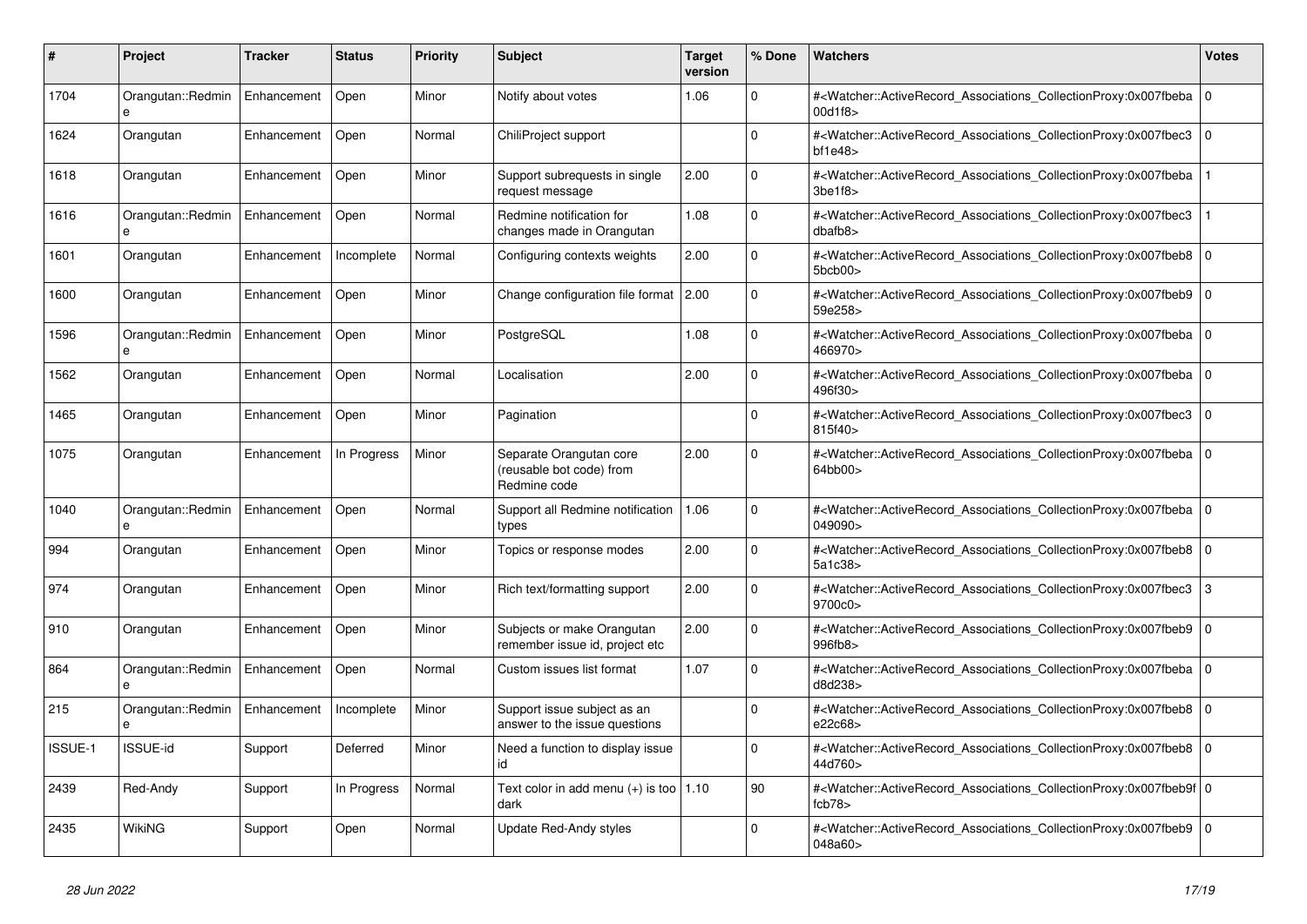| #    | Project                         | <b>Tracker</b> | <b>Status</b> | <b>Priority</b> | <b>Subject</b>                                                                                                           | <b>Target</b><br>version | % Done      | Watchers                                                                                                                                                   | <b>Votes</b> |
|------|---------------------------------|----------------|---------------|-----------------|--------------------------------------------------------------------------------------------------------------------------|--------------------------|-------------|------------------------------------------------------------------------------------------------------------------------------------------------------------|--------------|
| 2400 | Projects                        | Support        | New           | Normal          | Redmine < 3.x clean up                                                                                                   |                          | $\mathbf 0$ | # <watcher::activerecord_associations_collectionproxy:0x007fbeb9<br>a9ba08</watcher::activerecord_associations_collectionproxy:0x007fbeb9<br>              | 0            |
| 2399 | Projects                        | Support        | New           | Normal          | ChiliProject cleanup                                                                                                     |                          | $\Omega$    | # <watcher::activerecord_associations_collectionproxy:0x007fbec7<br>daa8a8</watcher::activerecord_associations_collectionproxy:0x007fbec7<br>              | 0            |
| 2391 | <b>Contact Form</b>             | Support        | In Progress   | Normal          | Redmine 3.1 support?                                                                                                     | 0.1.2                    | 50          | # <watcher::activerecord_associations_collectionproxy:0x007fbec1<br>952d88&gt;</watcher::activerecord_associations_collectionproxy:0x007fbec1<br>          | l O          |
| 2377 | WikiNG                          | Support        | New           | Normal          | Custom macros work, but icon<br>macros do not                                                                            |                          | $\mathbf 0$ | # <watcher::activerecord_associations_collectionproxy:0x007fbec1<br>e35170&gt;</watcher::activerecord_associations_collectionproxy:0x007fbec1<br>          | l 0          |
| 2344 | <b>Extended Fields</b>          | Support        | Open          | Normal          | Installation failure: uninitialized<br>constant ExtendedFieldsHelper                                                     |                          | 10          | # <watcher::activerecord_associations_collectionproxy:0x007fbec0<br>42f258&gt;</watcher::activerecord_associations_collectionproxy:0x007fbec0<br>          | l O          |
| 2317 | Hooks Manager                   | Support        | New           | Normal          | Change Assignee on custom<br>field selection                                                                             |                          | $\Omega$    | # <watcher::activerecord_associations_collectionproxy:0x007fbec6<br>d35a68&gt;</watcher::activerecord_associations_collectionproxy:0x007fbec6<br>          | l O          |
| 2304 | Meta                            | Support        | Open          | Normal          | Ask Redmine guys to add hooks<br>to the core                                                                             |                          | $\Omega$    | # <watcher::activerecord_associations_collectionproxy:0x007fbec1f 0<br=""  ="">a3868&gt;</watcher::activerecord_associations_collectionproxy:0x007fbec1f>  |              |
| 2298 | RedWord                         | Support        | In Progress   | Normal          | Theme review by WordPress<br>reviewers                                                                                   |                          | 10          | # <watcher::activerecord_associations_collectionproxy:0x007fbec7<br>dd1318&gt;</watcher::activerecord_associations_collectionproxy:0x007fbec7<br>          | l 0          |
| 2285 | WordMine                        | Support        | In Progress   | Normal          | Can't get this to work                                                                                                   |                          | $\Omega$    | # <watcher::activerecord_associations_collectionproxy:0x007fbec1<br>ee0818&gt;</watcher::activerecord_associations_collectionproxy:0x007fbec1<br>          | 0            |
| 2273 | Hooks Manager                   | Support        | In Progress   | Normal          | Hook is invalid                                                                                                          |                          | 0           | # <watcher::activerecord_associations_collectionproxy:0x007fbec0<br>ec1860&gt;</watcher::activerecord_associations_collectionproxy:0x007fbec0<br>          | l 0          |
| 2250 | <b>WikiNG</b>                   | Support        | Open          | Normal          | Textilizable fix in Redmine                                                                                              |                          | $\Omega$    | # <watcher::activerecord_associations_collectionproxy:0x007fbec0<br>c5ff68&gt;</watcher::activerecord_associations_collectionproxy:0x007fbec0<br>          | 0            |
| 2221 | <b>Extended Fields</b>          | Support        | Deferred      | Minor           | Need a fix for _list.html.erb                                                                                            |                          | $\Omega$    | # <watcher::activerecord_associations_collectionproxy:0x007fbec0<br>ee5d00&gt;</watcher::activerecord_associations_collectionproxy:0x007fbec0<br>          | l O          |
| 2196 | <b>Extended Fields</b>          | Support        | Open          | Normal          | Default values for "Wiki text"<br>custom fields not being applied                                                        |                          | $\Omega$    | # <watcher::activerecord_associations_collectionproxy:0x007fbec7<br>eab<math>8b0</math></watcher::activerecord_associations_collectionproxy:0x007fbec7<br> | 0            |
| 2184 | Role Shift                      | Support        | Incomplete    | Normal          | Issue visibility                                                                                                         |                          | $\Omega$    | # <watcher::activerecord_associations_collectionproxy:0x007fbec0<br>81f250&gt;</watcher::activerecord_associations_collectionproxy:0x007fbec0<br>          | l 0          |
| 2161 | <b>Extended Fields</b>          | Support        | In Progress   | Critical        | Internal error On New Issues<br>tab                                                                                      |                          | $\mathbf 0$ | # <watcher::activerecord_associations_collectionproxy:0x007fbec1<br>b85268&gt;</watcher::activerecord_associations_collectionproxy:0x007fbec1<br>          | l 0          |
| 2111 | <b>SCM Creator</b><br>(+Github) | Support        | Open          | Normal          | "Adding local repositories was<br>denied by the administrator"<br>message given when creating<br>SVN or Git repositories |                          | $\Omega$    | # <watcher::activerecord_associations_collectionproxy:0x007fbec1<br>6a3ba0&gt;</watcher::activerecord_associations_collectionproxy:0x007fbec1<br>          | 0            |
| 2107 | <b>Extended Fields</b>          | Support        | Open          | Normal          | WiKi formatting support to<br>custom field                                                                               |                          | $\mathbf 0$ | # <watcher::activerecord_associations_collectionproxy:0x007fbec0 0<br=""  ="">91e138&gt;</watcher::activerecord_associations_collectionproxy:0x007fbec0>   |              |
| 1910 | Projects                        | Support        | Open          | Major           | Users verification                                                                                                       |                          | $\mathbf 0$ | # <watcher::activerecord_associations_collectionproxy:0x007fbec0 0<br="">92c0f8&gt;</watcher::activerecord_associations_collectionproxy:0x007fbec0>        |              |
| 1878 | <b>SCM Creator</b><br>(+Github) | Support        | Deferred      | Normal          | Don't create bare GIt repository                                                                                         |                          | $\mathbf 0$ | # <watcher::activerecord_associations_collectionproxy:0x007fbec2 0<br="">021c40&gt;</watcher::activerecord_associations_collectionproxy:0x007fbec2>        |              |